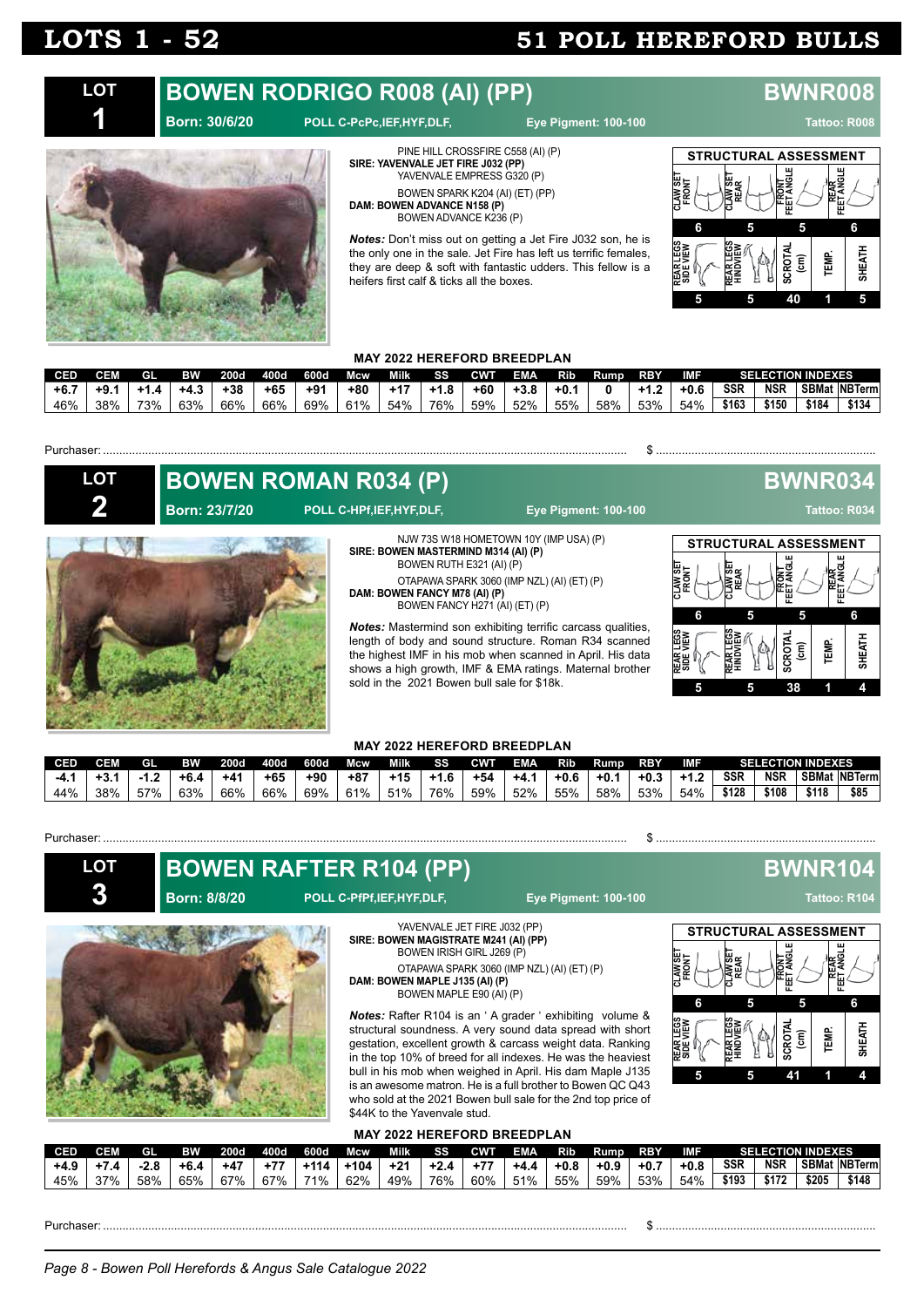**4**

## **LOTS 1 - 52 51 POLL HEREFORD BULLS**

#### **BOWEN ROOSEVELT R028 (PP) BWNR028 LOT**

### **Born: 25/7/20 POLL C-PcPf,IEF,HYF,DLF, Eye Pigment: 100-100 Tattoo: R028**



**SIRE: BOWEN MAGISTRATE M241 (AI) (PP)** BOWEN IRISH GIRL J269 (P) MSU TCF REVOLUTION 4R (IMP USA) (PP) **DAM: BOWEN RUTH M203 (AI) (PP)** BOWEN RUTH J339 (P)

YAVENVALE JET FIRE J032 (PP)

*Notes:* Roosevelt has been a standout since birth & has developed into a powerful sire. Data rates highly for short gestation, growth, milk, scrotal, EMA & RBY. Dam Ruth M203 is a picture-perfect female with a perfect udder. The Magistrate sons averaged \$24k in the 2021 Bowen bull sale & his heifers sold to a top of \$38K in Bowen heifer sale in March.



### **MAY 2022 HEREFORD BREEDPLAN**

| CED    |        | GI. | <b>EW</b> | 200d | 400d  | 600d | Mcw   | Milk  | SS     | <b>CWT</b> | <b>EMA</b> | Rib    | Rump   | <b>RBY</b> | IMF    |            |            | <b>SELECTION INDEXES</b> |                      |
|--------|--------|-----|-----------|------|-------|------|-------|-------|--------|------------|------------|--------|--------|------------|--------|------------|------------|--------------------------|----------------------|
| $+3.6$ | $+5.7$ |     | $+6.4$    | +46  | $+71$ | +99  | $+81$ | $+19$ | $+3.2$ | $+62$      | $+5.9$     | $+0.6$ | $+0.6$ | $+1.5$     | $+0.2$ | <b>SSR</b> | <b>NSR</b> |                          | <b>SBMat NBTerml</b> |
| 42%    | 34%    | 62% | 65%       | 67%  | 67%   | 70%  | 61%   | 51%   | 76%    | 59%        | 51%        | 54%    | 58%    | 52%        | 55%    | \$178      | \$164      | \$184                    | \$129                |

#### Purchaser: .................................................................................................................................................................. \$ ....................................................................

| <b>LOT</b> |                     | <b>BOWEN REDBANK R134 (S)</b>                                                                                                                                |                                                                                                                                                                                                                                                                                                                                             |                                                             | BWNR134                                 |                             |        |
|------------|---------------------|--------------------------------------------------------------------------------------------------------------------------------------------------------------|---------------------------------------------------------------------------------------------------------------------------------------------------------------------------------------------------------------------------------------------------------------------------------------------------------------------------------------------|-------------------------------------------------------------|-----------------------------------------|-----------------------------|--------|
|            | <b>Born: 8/9/20</b> | POLL C-HPf, IEF, HYF, DLF,                                                                                                                                   | <b>Eye Pigment: 100-100</b>                                                                                                                                                                                                                                                                                                                 |                                                             |                                         | Tattoo: R134                |        |
|            |                     | YAVENVALE JET FIRE J032 (PP)<br>SIRE: BOWEN MAGISTRATE M241 (AI) (PP)<br>BOWEN IRISH GIRL J269 (P)<br>DAM: BOWEN RHODA M276 (AI) (P)<br>BOWEN RHODA J254 (P) | MATARIKI HOLY - SMOKE (IMP NZL) (P)                                                                                                                                                                                                                                                                                                         | <b>STRUCTURAL ASSESSMENT</b><br>⊯∝<br>AW.<br>REA<br>k<br>≷e | FRONT<br>ET ANGL                        | <b>REAR</b><br>ET ANGI<br>匣 |        |
|            |                     |                                                                                                                                                              | <b>Notes:</b> Redbank R134 is a standout son of Magistrate, loaded<br>with sire appeal & carries himself like an athlete. He will grow<br>into a magnificent sire offering a great spread of data. The<br>Magistrate sons averaged \$24k in the 2021 Bowen bull sale &<br>his heifers sold to a top of \$38K in Bowen heifer sale in March. | <b>NEW</b><br><b>REAR</b>                                   | ь<br>$\widehat{\mathbf{g}}$<br>ဥၙ<br>40 | <b>TEMP.</b>                | SHEATH |

#### **MAY 2022 HEREFORD BREEDPLAN**

| CED    | СЕМ    | GL  | вw  | 200d  | 400d  | 600d  | Mcw | Milk  | SS  | CWT   | EMA    | Rib  | Rump   | <b>RBY</b> | <b>IME</b> |       |            | <b>SELECTION INDEXES</b> |                     |
|--------|--------|-----|-----|-------|-------|-------|-----|-------|-----|-------|--------|------|--------|------------|------------|-------|------------|--------------------------|---------------------|
| $+2.3$ | $-3.9$ |     | +5  | $+41$ | $+65$ | $+88$ | +80 | $+17$ |     | $+58$ | $+4.5$ | +0.6 | $+0.8$ | +1.1       | $+0.5$     | SSR   | <b>NSR</b> |                          | <b>SBMat NBTerm</b> |
| 43%    | 35%    | 59% | 63% | 66%   | 66%   | 70%   | 60% | 47%   | 76% | 59%   | 50%    | 54%  | 58%    | 52%        | 53%        | \$142 | \$130      | \$151                    | \$112               |

#### Purchaser: Sales San Annual School School School School School School School School School School School School School School School School School School School School School School School School School School School Schoo

**LOT 6**

### **Born: 23/8/20 POLL C-PcPf,IEF,HYF,DLF, Eye Pigment: 100-100 Tattoo: R125**





DAYS CALIBRE G74 (PP) **SIRE: BOWEN KYOOMA K27 (PP)** BOWEN KATIE D236 (P) BOWEN COWBOY C245 (AI) (ET) (PP) **DAM: BOWEN MARGEE J146 (P)** PEAKES MARGEE B10 (P)

*Notes:* Stylish strong robust Kyooma son, will produce progeny that will weigh like lead. He has a pedigree of top performing genetics & balanced data set. The Kyooma daughters sold to a top of \$22k in the Bowen heifer sale in March.

## **BOWEN RICHARDO R125 (PP) BWNR125**



### **MAY 2022 HEREFORD BREEDPLAN**

| CED    | CEM | GL   | ВW   | <b>200d</b> | 400d | 600d | <b>Mcw</b> | Milk | <b>SS</b> | <b>CWT</b> | <b>EMA</b> | <b>Rib</b> | Rump       | RBY  | IMF    |            |            | <b>SELECTION INDEXES</b> |                      |
|--------|-----|------|------|-------------|------|------|------------|------|-----------|------------|------------|------------|------------|------|--------|------------|------------|--------------------------|----------------------|
| $-0.2$ |     | د. ا | +5.4 | +33         | +55  | 177  | $+83$      | +8   | $+2.2$    | $+46$      | +4.2       | $+0.8$     | -41<br>1.J | +0.4 | $+0.8$ | <b>SSR</b> | <b>NSR</b> |                          | <b>SBMat NBTerml</b> |
| 43%    | 36% | 52%  | 64%  | 68%         | 68%  | 71%  | 63%        | 58%  | 76%       | 60%        | 52%        | 55%        | 60%        | 54%  | 55%    | \$124      | \$117      | \$120                    | \$89                 |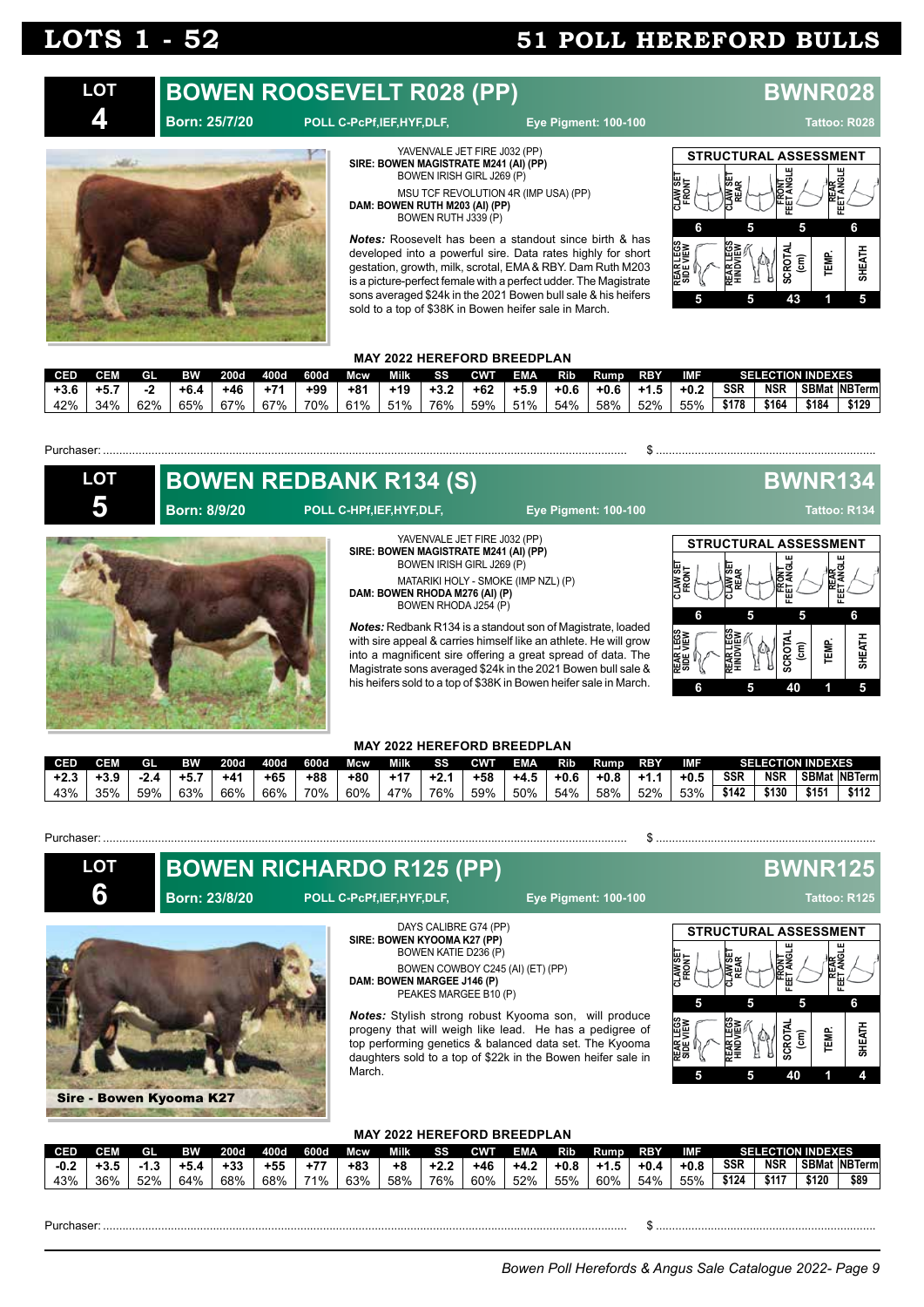### **BOWEN REVESBY R050 (AI) (PP) BWNR050 LOT**

**7**

### **Born: 18/7/20 POLL C-PcPf,IEF,HYF,DLF, Eye Pigment: 100-100 Tattoo: R050**



ALLENDALE ANZAC E114 (PP) **SIRE: WIRRUNA MATTY M288 (AI) (ET) (PP)** WIRRUNA CIRCLE H13 (AI) (PP) MSU TCF REVOLUTION 4R (IMP USA) (PP) **DAM: BOWEN ROLLINA N144 (AI) (ET) (P)** BOWEN ROLLINA B385 (P)

*Notes:* Revesby has a terrific data set, excelling in calving ease, growth weight, milk, scrotal, EMA, fats & IMF. Scanned the highest in mob for EMA in April. Grand dam donor Rollina B385 produced many top sale bulls including Extremist E96 who was a super low birth weight sire.



### **MAY 2022 HEREFORD BREEDPLAN**

| CED    |      | <b>GI</b> | <b>RW</b> | 2006  | 400d  | 600d   | Mcw   | Milk | <b>SS</b> | <b>CWT</b> | EMA    | Rib    | Rump   | <b>RBY</b> | IMF    |            | <b>SELECTION INDEXES</b> |       |                      |
|--------|------|-----------|-----------|-------|-------|--------|-------|------|-----------|------------|--------|--------|--------|------------|--------|------------|--------------------------|-------|----------------------|
| $+8.6$ | +4.8 |           | $+3.4$    | $+43$ | $+72$ | $+101$ | $+90$ | +18  | $+2.9$    | $+68$      | $+5.7$ | $+1.3$ | $+1.7$ | +0.6       | $+1.9$ | <b>SSR</b> | <b>NSR</b>               |       | <b>SBMat NBTerml</b> |
| 53%    | 45%  | 73%       | 66%       | 67% l | 67%   | 70%    | 63%   | 57%  | 77%       | 62%        | 56%    | 58%    | 61%    | 55% .      | 59%    | \$191      | \$183                    | \$212 | \$164                |

**LOT 8**

Purchaser: .................................................................................................................................................................. \$ ....................................................................

**BOWEN MAGISTRATE R037 UNREG Born: 25/7/20 N/A Eye Pigment: 100-100 Tattoo: R037**

#### YAVENVALE JET FIRE J032 (PP) **SIRE: BOWEN MAGISTRATE M241 (AI) (PP)** BOWEN IRISH GIRL J269 (P) YAVENVALE JET FIRE J032 (PP) **DAM: BOWEN DUCHESS M268**

BOWEN DUCHESS J107

*Notes:* Terrific type of bull, just the type we love to breed. R37 has great structure, body depth and is free moving out of an outstanding cow. Scanned the 2nd highest in his mob for EMA in April. The Magistrate sons averaged \$24k in the 2021 Bowen bull sale & his heifers sold to a top of \$38K in Bowen heifer sale in March.



#### **SIRE BOWEN MAGISTRATE M241 - MAY 2022 HEREFORD BREEDPLAN**

| <b>CED</b> | CEM | GL     | вw     | <b>200d</b> | 400d  | 600d  | Mcw.  | Milk. | <b>SS</b> | <b>CWT</b> | <b>EMA</b> | <b>Rib</b> | Rump.  | <b>RBY</b> | IMF    |            | <b>SELECTION INDEXES</b> |              |               |
|------------|-----|--------|--------|-------------|-------|-------|-------|-------|-----------|------------|------------|------------|--------|------------|--------|------------|--------------------------|--------------|---------------|
| $+5.2$     | +8. | $-3.6$ | $+5.5$ | $+41$       | $+64$ | $+87$ | $+76$ | $+21$ | $+2.6$    | $+59$      | $+4.2$     | -0.4       | $-0.7$ | $+2$       | $-0.1$ | <b>SSR</b> | <b>NSR</b>               | <b>SBMat</b> | <b>NBTerm</b> |
| 67%        | 49% | 86%    | 94%    | 93%         | 91%   | 93%   | 80%   | 60%   | 90%       | 79%        | 66%        | 72%        | 77%    | 69%        | 77%    | \$146      | \$131                    | \$166        | \$121         |



### **MAY 2022 HEREFORD BREEDPLAN**

| <b>CED</b> | CEM   | Gl                | <b>BW</b> | 200d  | 400d  | 600d  | <b>Mcw</b> | Milk | SS    | CWT   | EMA | Rib    | Rump. | <b>RBY</b> | IMF    |       |            | <b>SELECTION INDEXES</b> |                      |
|------------|-------|-------------------|-----------|-------|-------|-------|------------|------|-------|-------|-----|--------|-------|------------|--------|-------|------------|--------------------------|----------------------|
| $+6.7$     | - +4. | $\Omega$<br>ాం. ఒ | +4.5      | $+43$ | $+67$ | $+94$ | +88        | +16  | +2.3  | $+59$ | +3  | $+0.9$ |       | +0.        | $+1.8$ | SSR   | <b>NSR</b> |                          | <b>SBMat NBTerml</b> |
| 50%        | 1つ0/  | 73%               | 63%       | 66%   | 66%   | 70%   | 62%        | 56%  | 770/2 | 61%   | 54% | 56%    | 59%   | 53%<br>ັບ  | 57%    | \$164 | \$151      | ነ182                     | \$141                |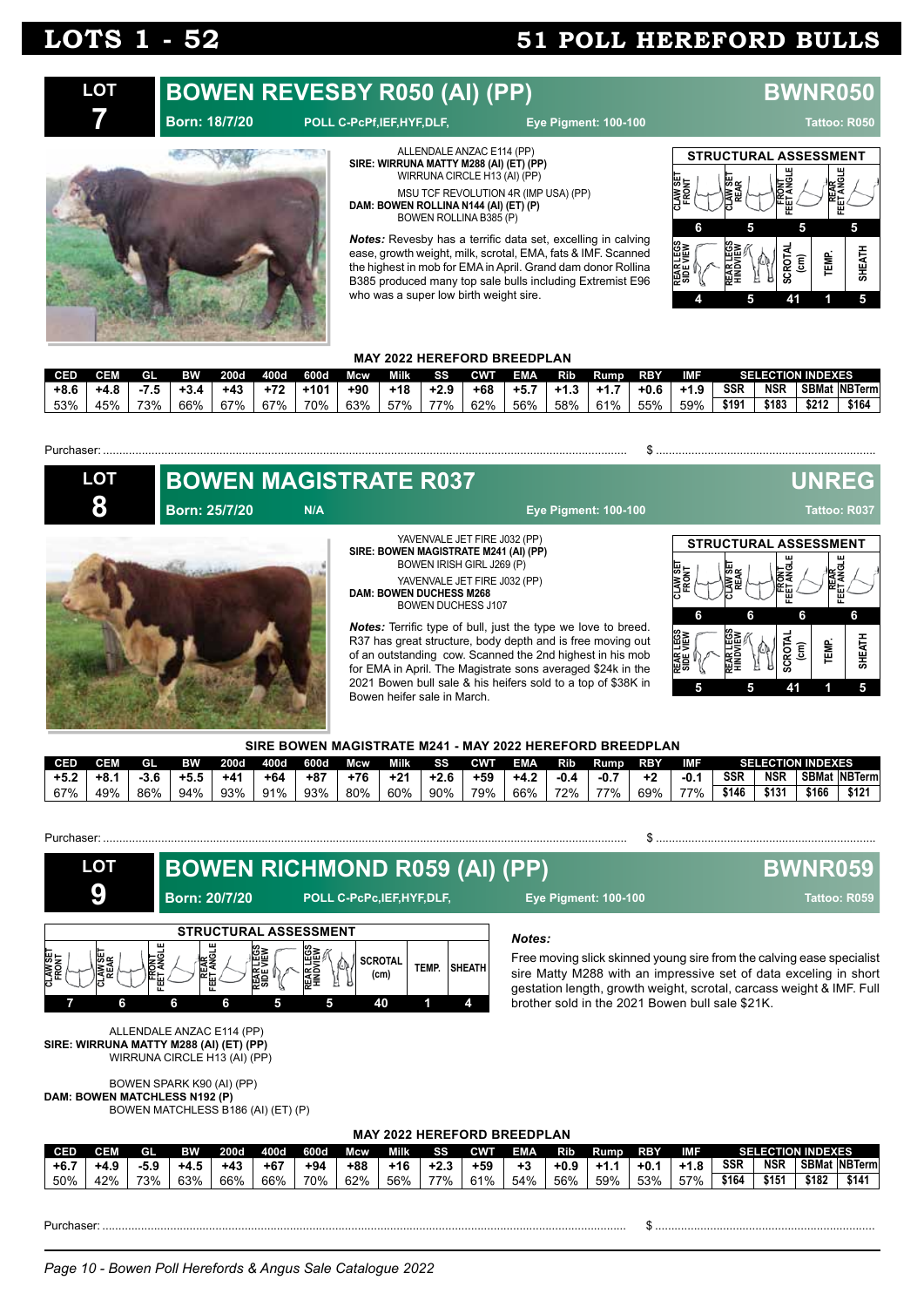**CLAW SET FRONT**

**REAR LEGS SIDE VIEW** **CLAW SET REAR**

**REAR LEGS HINDVIEW** **FRONT FEET ANGLE**

**6 5 6 6**

**SCROTAL (cm) TEMP.**

**6 5 39 2 5**

**REAR FEET ANGLE**

**SHEATH**



| 44%        | 36%        | 55% | 65%                          | 67% | 67% | 70% | 62% | 57%                         | 76%                                                                       | 59% | 51% | 54%                         | 59% | 53% | 54% | \$127 | \$119                            | \$93           |
|------------|------------|-----|------------------------------|-----|-----|-----|-----|-----------------------------|---------------------------------------------------------------------------|-----|-----|-----------------------------|-----|-----|-----|-------|----------------------------------|----------------|
|            |            |     |                              |     |     |     |     |                             |                                                                           |     |     |                             |     |     |     |       |                                  |                |
| Purchaser: |            |     |                              |     |     |     |     |                             |                                                                           |     |     |                             |     |     |     |       |                                  |                |
|            | <b>LOT</b> |     | <b>BOWEN REESE R020 (PP)</b> |     |     |     |     |                             |                                                                           |     |     |                             |     |     |     |       |                                  | <b>BWNR020</b> |
|            | 11         |     | <b>Born: 29/7/20</b>         |     |     |     |     | POLL C-PcPf, IEF, HYF, DLF, |                                                                           |     |     | <b>Eye Pigment: 100-100</b> |     |     |     |       |                                  | Tattoo: R020   |
|            |            |     |                              |     |     |     |     |                             | GLENTREVOR WALLACE H427 (AI) (PP)<br>SIRE: BOWEN NOTORIOUS N245 (AI) (PP) |     |     |                             |     |     |     |       | <b>STRUCTURAL ASSESSMENT</b><br> | $\mathbf{H}$   |

BOWEN MATCHLESS L69 (AI) (P) BOWEN SPARK K204 (AI) (ET) (PP)

*Notes:* Reese R20 has a great carcass with terrific body length, his pedigree features a double cross of high marbling genetics. Data is shows low birth, with growth & highly rated

BOWEN FANCY C13 (AI) (P)

**DAM: BOWEN FANCY N187 (P)**

Fats & IMF.



#### **MAY 2022 HEREFORD BREEDPLAN**

| CED | CEM | GI  | <b>BW</b> | 200d  | 400d  | 600d  | Mcw | Milk  | SS  | CWT   | EMA  | Rib | Rump        | <b>RBY</b> | IMF    |       | <b>SELECTION INDEXES</b> |       |                     |
|-----|-----|-----|-----------|-------|-------|-------|-----|-------|-----|-------|------|-----|-------------|------------|--------|-------|--------------------------|-------|---------------------|
|     | +8. |     | +3        | $+38$ | $+64$ | $+95$ | +80 | $+15$ |     | $+63$ | +3.4 | .   | -42<br>+2.4 | $-0.4$     | $+1.9$ | SSR   | <b>NSR</b>               |       | <b>SBMat NBTerm</b> |
| 39% | 32% | 54% | 60%       | 64%   | 63%   | 67%   | 58% | 46%   | 73% | 56%   | 46%  | 50% | 54%         | 48%        | 48%    | \$187 | \$173                    | \$200 | \$143               |

Purchaser: Sales Contract Contract Contract Contract Contract Contract Contract Contract Contract Contract Contract Contract Contract Contract Contract Contract Contract Contract Contract Contract Contract Contract Contrac



# **LOT WITHDRAWN**

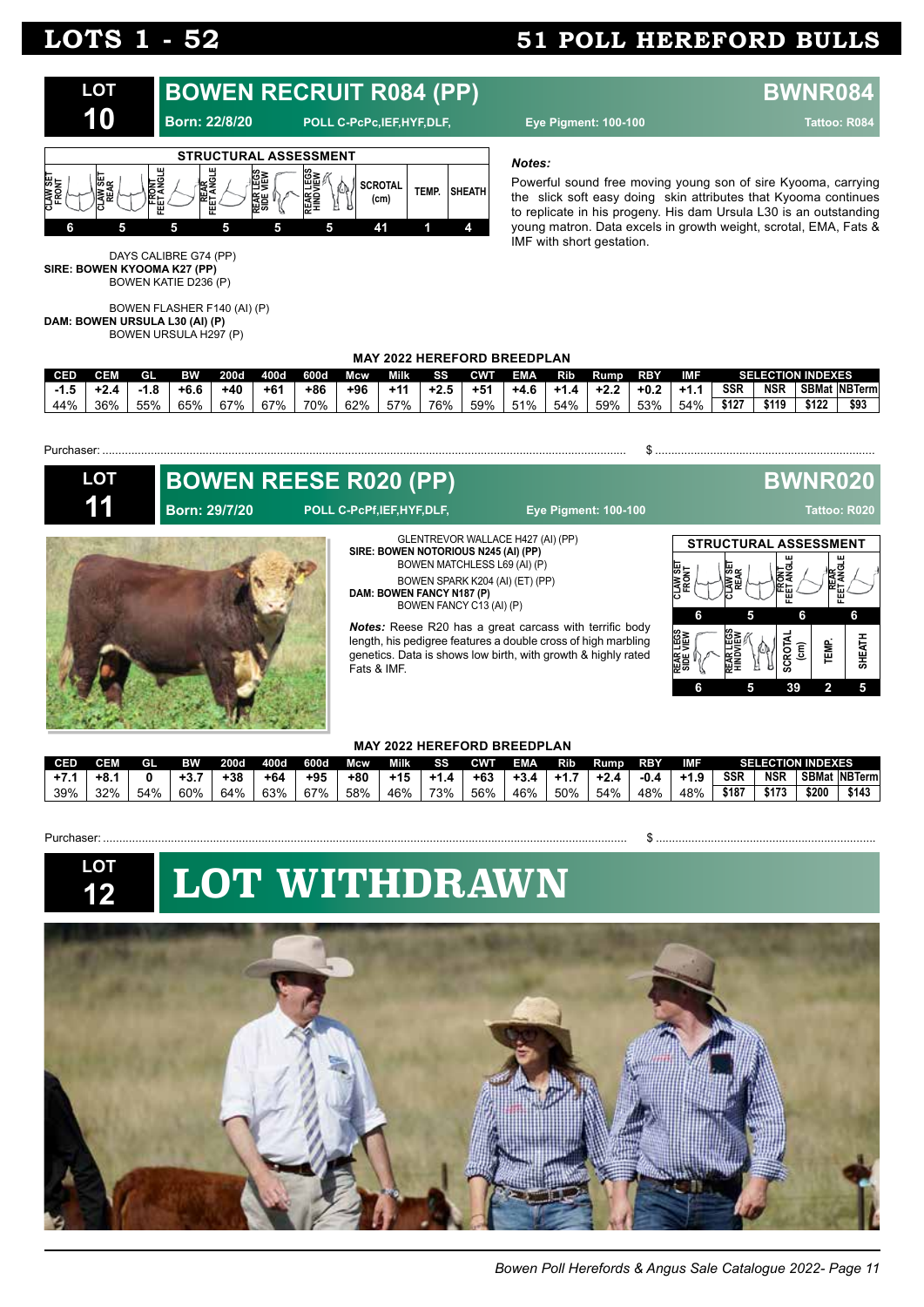



**SIRE: BOWEN MAVERICK M7 (PP)** BOWEN FANCY B26 (AI) (P) BOWEN URALBA U160 (P) **DAM: BOWEN FANCY L196 (AI) (P)** BOWEN FANCY H271 (AI) (ET) (P)

*Notes:* This very quiet natured Maverick son will grow into stylish sire, he is a very safe bull with a classic muscle pattern, fantastic skin & structure. Offering a balanced data set with a low birth weight, high fats & IMF credentials.



### **MAY 2022 HEREFORD BREEDPLAN**

| CED   |           | ता  | ВW     | <b>200d</b> | 400d  | 600d  | Mcw   | Milk  | SS     | <b>CWT</b> | <b>EMA</b> | Rib | Rump   | <b>RBY</b> | IMF  |            |            | <b>SELECTION INDEXES</b> |                     |
|-------|-----------|-----|--------|-------------|-------|-------|-------|-------|--------|------------|------------|-----|--------|------------|------|------------|------------|--------------------------|---------------------|
| $+2.$ | -+0       | -0. | $+3.9$ | $+32$       | $+48$ | $+74$ | $+62$ | $+13$ | $+2.1$ | +50        | +3         | . 6 | $+2.7$ | $-0.5$     | $+1$ | <b>SSR</b> | <b>NSR</b> |                          | <b>SBMat NBTerm</b> |
| 39%   | 32%<br>ےر | 50% | 64%    | 66%         | 65%   | 69%   | 60%   | 48%   | 75%    | 57%        | 48%        | 52% | 56%    | 50%        | 51%  | \$129      | \$118      | \$128                    | \$93                |

#### Purchaser: .................................................................................................................................................................. \$ ....................................................................

| <b>LOT</b> |               | <b>BOWEN RADAR R009 (AI) (PP)</b>                                    |                                                                                                                                                                                                     |                                              | <b>BWNR009</b>                                           |               |
|------------|---------------|----------------------------------------------------------------------|-----------------------------------------------------------------------------------------------------------------------------------------------------------------------------------------------------|----------------------------------------------|----------------------------------------------------------|---------------|
| 14         | Born: 25/6/20 | POLL C-PcPc, IEF, HYF, DLF,                                          | <b>Eye Pigment: 100-100</b>                                                                                                                                                                         |                                              | Tattoo: R009                                             |               |
|            |               | SIRE: BOWEN NOTORIOUS N245 (AI) (PP)<br>BOWEN MATCHLESS L69 (AI) (P) | GLENTREVOR WALLACE H427 (AI) (PP)                                                                                                                                                                   | STRUCTURAL ASSESSMENT                        |                                                          |               |
|            |               | DAM: BOWEN ADVANCE N105 (AI) (P)<br>BOWEN ADVANCE J104 (AI) (P)      | NJW 78P TWENTYTWELVE 190Z (IMP CAN) (AI) (ET) (P)                                                                                                                                                   | <b>CLAWSE</b><br>FRONT<br>AW SE<br>REAR<br>ь | <b>REAR</b><br>ET ANGLE<br><b>FRONT</b><br>EET ANGI<br>5 | 6             |
|            |               | unique pedigree.                                                     | <b>Notes:</b> Heifers first calf with a great data set, love his calving<br>ease credentials. Radar has great capacity sired by our<br>low-birth-weight sire Notorious. He is a safe package with a | 5<br>REAR LEGS<br>SIDE VIEW                  | SCROTAL<br><b>TEMP.</b><br>$\widehat{\mathsf{E}}$        | <b>SHEATH</b> |
|            |               |                                                                      |                                                                                                                                                                                                     |                                              |                                                          |               |

#### **MAY 2022 HEREFORD BREEDPLAN**

| <b>CED</b> |         | GI  | вw     | 200d  | 400d  | 600d  | Mcw   | Milk  | SS     | <b>CWT</b> | <b>EMA</b> | Rib | Rump    | <b>RBY</b> | IMF    |            |            | <b>SELECTION INDEXES</b> |                     |
|------------|---------|-----|--------|-------|-------|-------|-------|-------|--------|------------|------------|-----|---------|------------|--------|------------|------------|--------------------------|---------------------|
| $+5.5$     | - +8. ⊥ |     | $+3.1$ | $+34$ | $+58$ | $+79$ | $+67$ | $+14$ | $+2.3$ | $+51$      | $+3.9$     |     | - +1. . | $+0.7$     | -+1. . | <b>SSR</b> | <b>NSR</b> |                          | <b>SBMat NBTerm</b> |
| 40%        | 220/    | 73% | 61%    | 64%   | 63%   | 68%   | 59%   | 47%   | 74%    | 56%        | 47%        | 51% | 55%     | 49%        | 49%    | \$166      | \$157      | \$172                    | \$121               |



**LOT**



**Born: 29/8/20 POLL C-PcPf,IEF,HYF,DLF, Eye Pigment: 100-100 Tattoo: R138**



YAVENVALE JET FIRE J032 (PP) **SIRE: BOWEN MAGISTRATE M241 (AI) (PP)** BOWEN IRISH GIRL J269 (P)

BOWEN CROWN PRINCE C330 (AI) (P) **DAM: BOWEN MAPLE G36 (P)** BOWEN MAPLE B177 (AI) (ET) (P)

## **BOWEN RANGER R138 (PP) BWNR138**

#### *Notes:*

You must love the Magistrate progeny for their consistency of type, structure & mobility. Ranger R138's data offers short gestation & low birth weight; he is well balanced across his entire data set. His dam Maple G36 has consistently produced low birth weight progeny. The Magistrate sons averaged \$24k in the 2021 Bowen bull sale & his heifers sold to a top of \$38K in Bowen heifer sale in March.

**MAY 2022 HEREFORD BREEDPLAN**

| <b>CED</b> | CEM    | GL   | вw   | 200d  | 400d  | 600d       | <b>Mcw</b> | Milk | SS     | <b>CWT</b> | <b>EMA</b> | Rib    | Rump   | <b>RBY</b>  | IMF    |            |            | <b>SELECTION INDEXES</b> |                      |
|------------|--------|------|------|-------|-------|------------|------------|------|--------|------------|------------|--------|--------|-------------|--------|------------|------------|--------------------------|----------------------|
| $+5.$      | $+6.7$ | -1.5 | +3.ხ | $+32$ | $+50$ | $+66$      | $+58$      | +17  | $+0.9$ | $+45$      | - +4.      | $+0.5$ | $+0.7$ | -41<br>ن. ا | $+0.3$ | <b>SSR</b> | <b>NSR</b> |                          | <b>SBMat NBTerml</b> |
| 44%        | 35%    | 57%  | 65%  | 68%   | 68%   | <b>71%</b> | 63%        | 51%  | 76%    | 60%        | 50%        | 54%    | 59%    | 53%         | 54%    | \$116      | \$110      | \$135                    | \$101                |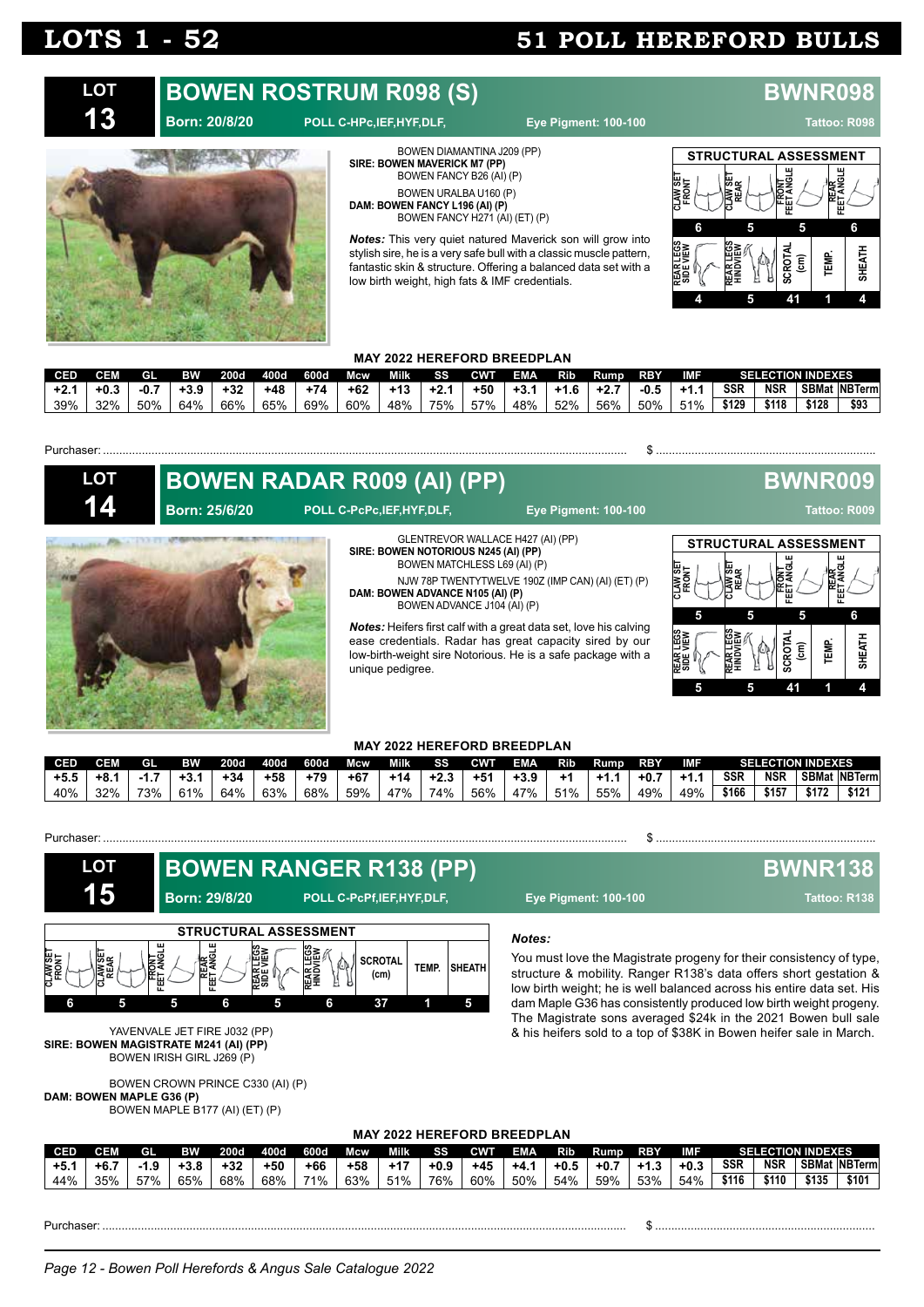### **BOWEN RANSOM R004 (PP) BWNR004 LOT 16**

### **Born: 9/8/20 POLL C-PcPf,IEF,HYF,DLF, Eye Pigment: 100-100 Tattoo: R004**



YAVENVALE JET FIRE J032 (PP) **SIRE: BOWEN MAGISTRATE M241 (AI) (PP)** BOWEN IRISH GIRL J269 (P) TYCOLAH JOVIAL F77 (PP) **DAM: BOWEN MATCHLESS J274 (AI) (ET) (P)** BOWEN MATCHLESS Z152 (AI) (P)

*Notes:* Strong stylish Magistrate son with a powerful presence & short gestation, a rare combination to find. Excellent pedigree combining Magistrate, Jovial & the Matchless cow family. Maternal brothers have sold to \$14k. Excels in growth, milk, scrotal & RBY data.



### **MAY 2022 HEREFORD BREEDPLAN**

| CED |     | Gl  | BW   | 200d  | 400d  | 600d  | <b>Mcw</b> | Milk  | SS     | <b>CWT</b> | EMA    | Rib  | Rump   | <b>RBY</b> | IMF    |            | <b>SELECTION INDEXES</b> |       |                       |
|-----|-----|-----|------|-------|-------|-------|------------|-------|--------|------------|--------|------|--------|------------|--------|------------|--------------------------|-------|-----------------------|
|     |     |     | +6.7 | $+42$ | $+64$ | $+92$ | $+85$      | $+20$ | $+2.5$ | $+57$      | $+3.3$ | -0.4 | $-0.6$ | - +1.5     | $-0.1$ | <b>SSR</b> | NSR                      |       | <b>SBMat INBTerml</b> |
| 43% | 35% | 57% | 65%  | 67%   | 67%   | 70%   | 61%        | 48%   | 76%    | 59%        | 50%    | 54%  | 58%    | 52%        | 53%    | \$122      | \$102                    | \$125 | \$92                  |

#### Purchaser: .................................................................................................................................................................. \$ ....................................................................

| <b>LOT</b>                                                     | <b>BOWEN REGAL BOY R136 (P)</b>                                |                             |                                                       |       |               |                                                                                                                                                                                                                                                         | <b>BWNR136</b> |
|----------------------------------------------------------------|----------------------------------------------------------------|-----------------------------|-------------------------------------------------------|-------|---------------|---------------------------------------------------------------------------------------------------------------------------------------------------------------------------------------------------------------------------------------------------------|----------------|
| 17                                                             | Born: 16/9/20                                                  |                             | POLL C-HPf, IEF, HYF, DLF,                            |       |               | <b>Eye Pigment: 100-100</b>                                                                                                                                                                                                                             | Tattoo: R136   |
| CLAW SET<br>FRONT<br>ERONT<br>EET ANGL<br>ᄖ<br>AW <sup>S</sup> | <b>STRUCTURAL ASSESSMENT</b><br><b>REAR</b><br>FEET ANGLE<br>6 | REAR LEGS<br>SIDE VIEW<br>6 | REAR LEGS<br>HINDVIEW<br><b>SCROTAL</b><br>(cm)<br>40 | TEMP. | <b>SHEATH</b> | Notes:<br>Regal Boy R136 has superior carcass merit. His pedigree combines<br>the top performing sire lines of Magistrate & Holy Smoke to give<br>you consistency for calving ease & carcass weight. Check out his<br>highly rated even spread of data. |                |

YAVENVALE JET FIRE J032 (PP) **SIRE: BOWEN MAGISTRATE M241 (AI) (PP)** BOWEN IRISH GIRL J269 (P)

MATARIKI HOLY - SMOKE (IMP NZL) (P) **DAM: BOWEN KAREN M30 (AI) (P)** BOWEN KAREN K203 (AI) (P)

#### **MAY 2022 HEREFORD BREEDPLAN**

| <b>CED</b> | CEM | GL    | вw     | <b>200d</b> | 400d  | 600d   | <b>Mcw</b> | Milk  | SS     | <b>CWT</b> | <b>EMA</b> | Rib    | <b>Rump</b> | <b>RBY</b> | IMF    |            | <b>SELECTION INDEXES</b> |       |                     |
|------------|-----|-------|--------|-------------|-------|--------|------------|-------|--------|------------|------------|--------|-------------|------------|--------|------------|--------------------------|-------|---------------------|
| $+3$       |     | -4. . | $+6.2$ | $+46$       | $+74$ | $+104$ | $+92$      | $+19$ | $+2.8$ | $+69$      | $+4.4$     | $+0.3$ | $+0.4$      | $+1.7$     | $+0.6$ | <b>SSR</b> | <b>NSR</b>               |       | <b>SBMat NBTerm</b> |
| 43%        | 35% | 59%   | 63%    | 66%         | 66%   | 69%    | 60%        | 46%   | 75%    | 58%        | 50%        | 54%    | 58%         | 52%        | 53%    | \$168      | \$151                    | \$178 | \$132               |

#### Purchaser: Sales Contract Contract Contract Contract Contract Contract Contract Contract Contract Contract Contract Contract Contract Contract Contract Contract Contract Contract Contract Contract Contract Contract Contrac

**LOT 18**

**BOWEN RADAR R078 (PP) BWNR078** 

**Born: 18/8/20 POLL C-PcPf,IEF,HYF,DLF, Eye Pigment: 100-100 Tattoo: R078**



NJW 73S W18 HOMETOWN 10Y (IMP USA) (P) **SIRE: BOWEN MASTERMIND M314 (AI) (P)** BOWEN RUTH E321 (AI) (P) YAVENVALE JET FIRE J032 (PP)

**DAM: BOWEN MATCHLESS M44 (AI) (P)** BOWEN MATCHLESS K55 (P)

*Notes:* Radar is a low-birth-weight sire. A very easy doing, long bodied free moving bull with great calving ease attributes. Pedigree contains the top performing sires of NJW Hometown, Eden & Jet Fire & dominate breeding cow families of Ruth & Matchless.



#### **MAY 2022 HEREFORD BREEDPLAN**

| <b>CED</b> | CEM         | GI     | RW  | 200d | 400d  | 600d  | Mcw   | Milk        | SS                               | CWT   | EMA. | Rib | Rump.  | <b>RBY</b> | <b>IMF</b> |            |            | <b>SELECTION INDEXES</b> |                     |
|------------|-------------|--------|-----|------|-------|-------|-------|-------------|----------------------------------|-------|------|-----|--------|------------|------------|------------|------------|--------------------------|---------------------|
| +0.ა       | - 0<br>+4.ბ | $-0.9$ |     | +27  | $+44$ | $+56$ | $+46$ | +16         | $\overline{\phantom{a}}$<br>ن. ا | $+3'$ |      |     | $+0.9$ | $+0.2$     | $+0.8$     | <b>SSR</b> | <b>NSR</b> |                          | <b>SBMat NBTerm</b> |
| 41%        | 33%         | 56%    | 62% | 66%  | 66%   | 69%   | 60%   | 49%<br>ט ⁄י | 75%                              | 58%   | 50%  | 54% | 58%    | 52%        | 52%        | \$97       | \$86       | \$98                     | \$69                |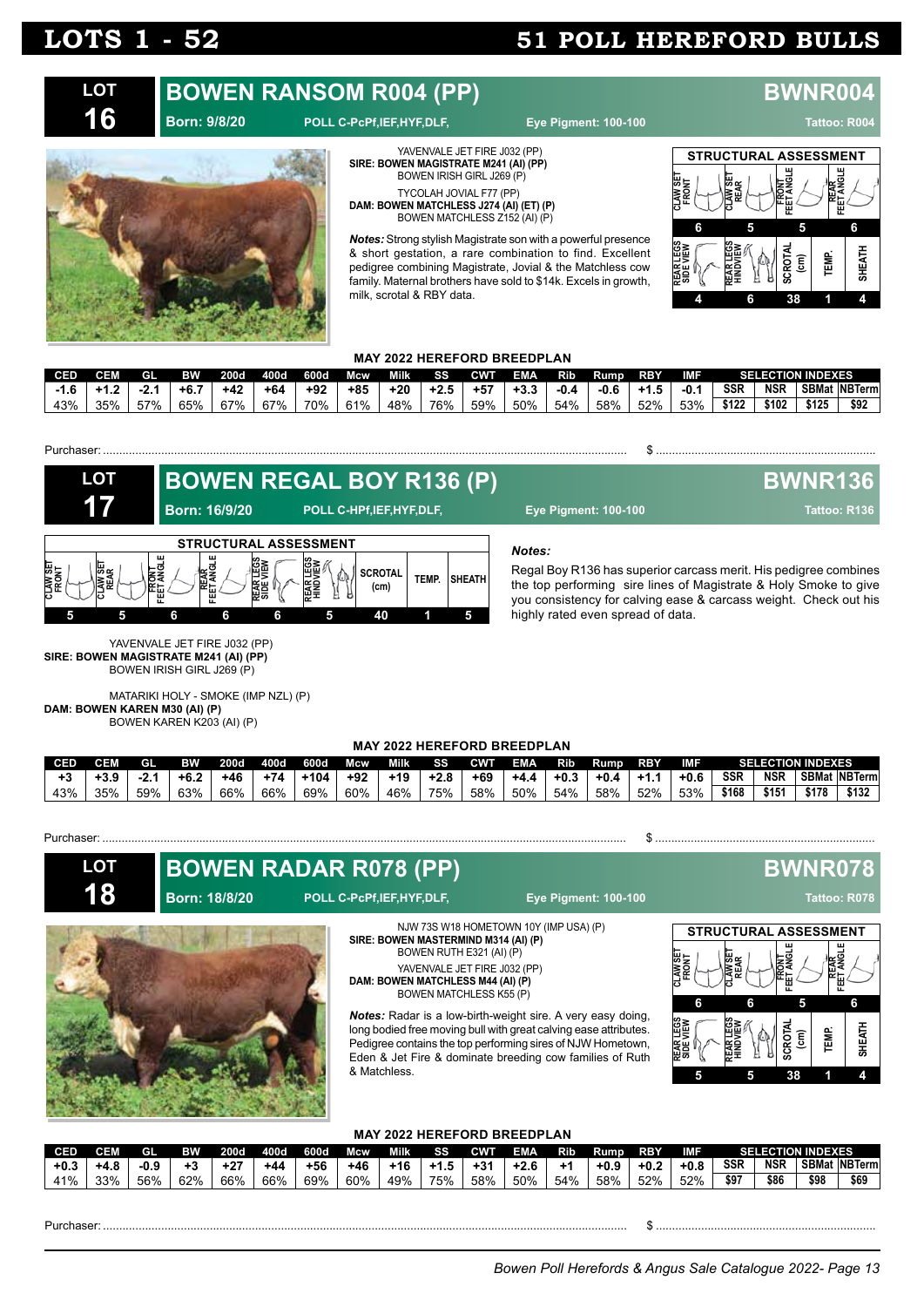

#### *Notes:*

Very eye-catching son of Kyooma with excellent structure & mobility. Sire Kyooma continues to replicate this slick soft cherry red skin in his progeny. His data rates highly for carcass merits & growth weight. Full brother sold in the 2021 Bowen bull sale.

DAYS CALIBRE G74 (PP) **SIRE: BOWEN KYOOMA K27 (PP)** BOWEN KATIE D236 (P)

OTAPAWA SPARK 3060 (IMP NZL) (AI) (ET) (P) **DAM: BOWEN FANCY K10 (AI) (P)** BOWEN FANCY B26 (AI) (P)

### **MAY 2022 HEREFORD BREEDPLAN**

| <b>CED</b> |     | GI    | <b>RW</b> | 200d  | 400d  | 600d  | Mcw. | Milk  | SS  | <b>CWT</b> | <b>EMA</b> | RI5.   | Rump.  | <b>RBY</b> | IMF    |            | <b>SELECTION INDEXES</b> |       |                      |
|------------|-----|-------|-----------|-------|-------|-------|------|-------|-----|------------|------------|--------|--------|------------|--------|------------|--------------------------|-------|----------------------|
|            | +дч | -0.   | $+6.9$    | $+41$ | $+64$ | $+91$ | +99  | $+13$ | +2  | $+59$      | $+4.9$     | $+0.9$ | $+1.3$ | +0.        | $+1.4$ | <b>SSR</b> | <b>NSR</b>               |       | <b>SBMat NBTerml</b> |
| 47%        | 41% | 610/2 | 71%       | 69%   | 69%   | 71%   | 63%  | 61%   | 76% | 61%        | 53%        | 58%    | 62%    | 55%        | 60%    | \$143      | \$129                    | \$146 | \$112                |



BOWEN DIAMANTINA J209 (PP) **SIRE: BOWEN MAVERICK M7 (PP)** BOWEN FANCY B26 (AI) (P)

DAYS CALIBRE G74 (PP) **DAM: BOWEN FANCY K229 (P)** PEAKES FANCY B136 (AI) (ET) (P)

#### **MAY 2022 HEREFORD BREEDPLAN**

| <b>CED</b> | CEM | GL  | вw  | 200d  | 400d  | 600d  | Mcw   | Milk  | SS     | <b>CWT</b> | <b>EMA</b> | Rib    | Rump   | <b>RBY</b> | IMF    |            |            | <b>SELECTION INDEXES</b> |                      |
|------------|-----|-----|-----|-------|-------|-------|-------|-------|--------|------------|------------|--------|--------|------------|--------|------------|------------|--------------------------|----------------------|
| $+3.4$     |     |     | +6  | $+37$ | $+57$ | $+90$ | $+96$ | $+10$ | $+1.3$ | $+58$      | $+4.1$     | $+0.8$ | $+1.5$ | $+0.2$     | $+0.9$ | <b>SSR</b> | <b>NSR</b> |                          | <b>SBMat NBTermi</b> |
| 41%        | 34% | 50% | 64% | 66%   | 66%   | 69%   | 60%   | 49%   | 75%    | 58%        | 49%        | 53%    | 57%    | 51%        | 52%    | \$137      | \$125      | \$147                    | \$114                |



Purchaser: .................................................................................................................................................................. \$ ....................................................................

*Notes:* Rutherford is a deep soft easy doing young sire with natural balance & is very free moving. Sire Kyooma continues to replicate the slick soft cherry red skin in his progeny. Data shows short gestation, moderate birth with excellent EMA, fats & his IMF is double the breed average. **MAY 2022 HEREFORD BREEDPLAN** DAYS CALIBRE G74 (PP) **SIRE: BOWEN KYOOMA K27 (PP)** BOWEN KATIE D236 (P) YAVENVALE JET FIRE J032 (PP) **DAM: BOWEN IRISH GIRL L48 (AI) (P)** BOWEN IRISH GIRL J259 (P) **LOT 21 CED CEM GL BW 200d 400d 600d Mcw Milk SS CWT EMA Rib Rump RBY IMF SELECTION INDEXES +0.9 +4.4 -1.8 +4.2 +31 +50 +67 +69 +12 +1 +44 +4 +1.7 +2.8 -0.4 +1.2 SSR NSR SBMat NBTerm** 44% 36% 55% 65% 67% 67% 70% 62% 56% 76% 59% 51% 55% 59% 53% 54% **\$111 \$106 \$113 \$85 STRUCTURAL ASSESSMENT CLAW SET FRONT CLAW SET REAR FRONT FEET ANGLE REAR FEET ANGLE REAR LEGS SIDE VIEW REAR LEGS HINDVIEW SCROTAL (cm) TEMP. SHEATH 6 5 5 6 6 5 37 1 4 BOWEN RUTHERFORD R066 (PP) BWNR066 Born: 2/8/20 POLL C-PcPc,IEF,HYF,DLF, Eye Pigment: 100-100 Tattoo: R066**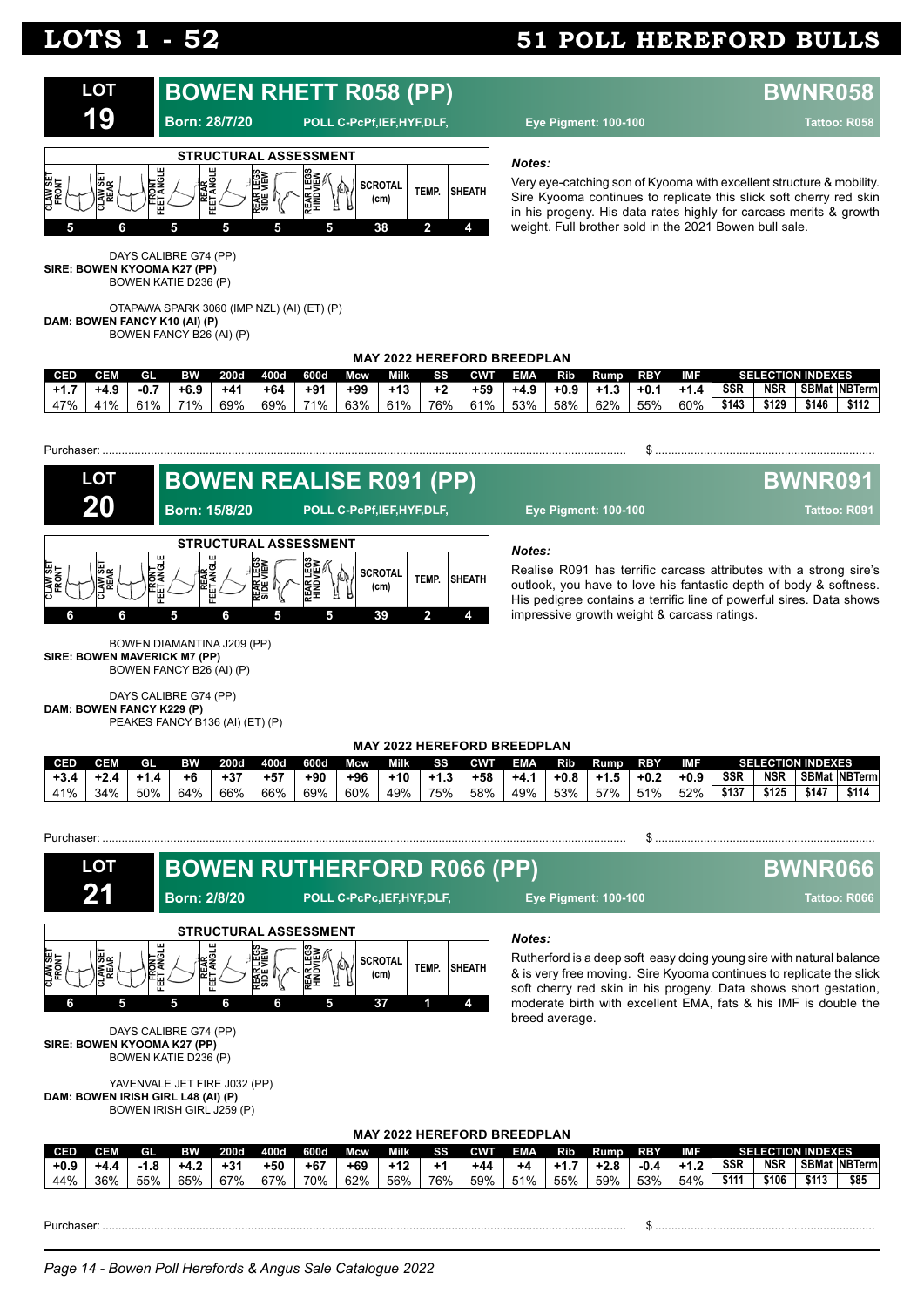### **BOWEN RADFORD R029 (S) BWNR029 Born: 19/7/20 POLL C-HPc,IEF,HYF,DLF, Eye Pigment: 100-100 Tattoo: R029 LOT 22**



YAVENVALE JET FIRE J032 (PP) **SIRE: BOWEN MAGISTRATE M241 (AI) (PP)** BOWEN IRISH GIRL J269 (P) BOWEN KYOOMA K27 (PP) **DAM: BOWEN ROLLINA M74 (P)** BOWEN ROLLINA Z132 (AI) (P)

*Notes:* Radford glides over the ground with his natural balance, he is very stylish & has an excellent eye setting. The Magistrate sons averaged \$24k in the 2021 Bowen bull sale & his heifers sold to a top of \$38K in Bowen heifer sale in March.



### **MAY 2022 HEREFORD BREEDPLAN**

| CED |     | GI     | <b>RW</b> | 200d  | 400d  | <b>600d</b> | Mcw   | Milk  | SS     | <b>CWT</b> | EMA    | RID.   | Rump   | <b>RBY</b> | <b>IMF</b> |            |            | <b>SELECTION INDEXES</b> |              |
|-----|-----|--------|-----------|-------|-------|-------------|-------|-------|--------|------------|--------|--------|--------|------------|------------|------------|------------|--------------------------|--------------|
|     |     | $-2.6$ | $+5.3$    | $+34$ | $+52$ | $+72$       | $+73$ | $+13$ | $+2.3$ | +46        | $+3.7$ | $+0.2$ | $+0.4$ | $+0.7$     | $+0.4$     | <b>SSR</b> | <b>NSR</b> |                          | SBMat NBTerm |
| 41% | 31% | 57%    | 63%       | 66%   | 66%   | 70%         | 60%   | 46%   | 75%    | 58%        | 49%    | 53%    | 57%    | 51%        | 52%        | \$111      | ነ100       | \$117                    | \$88         |

#### Purchaser: .................................................................................................................................................................. \$ ....................................................................

| <b>LOT</b>        |                |                   |                                                          |                        |                       | <b>BOWEN REGAL R022 (AI) (PP)</b> |       |               | <b>BWNR022</b>                                                                                                                                                                                                        |
|-------------------|----------------|-------------------|----------------------------------------------------------|------------------------|-----------------------|-----------------------------------|-------|---------------|-----------------------------------------------------------------------------------------------------------------------------------------------------------------------------------------------------------------------|
| 23                |                |                   | <b>Born: 2/7/20</b>                                      |                        |                       | POLL C-PcPc, IEF, HYF, DLF,       |       |               | Eye Pigment: 100-0<br>Tattoo: R022                                                                                                                                                                                    |
| CLAW SET<br>FRONT | AW SET<br>REAR | FRONT<br>ET ANGLI | <b>STRUCTURAL ASSESSMENT</b><br><b>REAR</b><br>EET ANGLE | REAR LEGS<br>SIDE VIEW | REAR LEGS<br>HINDVIEW | <b>SCROTAL</b><br>(cm)            | TEMP. | <b>SHEATH</b> | Notes:<br>Regal has extra body length & that terrific rich red coat every<br>Hereford breeder loves. Moderate birth weight data with actual birth<br>weight of 33kg. Heifers first calf, grand dam donor Hilda F8 was |
|                   |                |                   | 6                                                        |                        |                       | 38                                |       |               | beautiful female with son Calibre K207 selling in the 2016 Bowen<br>Bull sale to Rayleigh Stud for a top price of \$70k.                                                                                              |

GLENTREVOR WALLACE H427 (AI) (PP) **SIRE: BOWEN NOTORIOUS N245 (AI) (PP)** BOWEN MATCHLESS L69 (AI) (P)

HILLS-GALORE ENTERPRISE 20C (IMP CAN) (PP) **DAM: BOWEN HILDA N145 (AI) (ET) (P)** BOWEN HILDA F8 (AI) (P)

#### **MAY 2022 HEREFORD BREEDPLAN**

| CED    | CFM | GL  | <b>BW</b> | 200d  | 400d  | 600d | Mcw   | Milk | SS  | CWT   | <b>EMA</b> | Rib    | Rump   | <b>RBY</b> | <b>IMF</b> |            | <b>SELECTION INDEXES</b> |       |                      |
|--------|-----|-----|-----------|-------|-------|------|-------|------|-----|-------|------------|--------|--------|------------|------------|------------|--------------------------|-------|----------------------|
| - 1. b |     |     | $+4.8$    | $+39$ | $+67$ | +82  | $+69$ | +14  |     | $+53$ | +3.4       | $+0.6$ | $+0.2$ | $+0.4$     |            | <b>SSR</b> | <b>NSR</b>               |       | <b>SBMat NBTermi</b> |
| 37%    | 29% | 70% | 61%       | 63%   | 62%   | 66%  | 57%   | 45%  | 73% | 55%   | 45%        | 49%    | 52%    | 46%        | 46%        | \$138      | \$122                    | \$140 | \$102                |

*Notes:* Reliable has a great pedigree with a well-balanced data set. He is a calving ease specialist with very short gestation & a high RBY rating. **LOT 24 STRUCTURAL ASSESSMENT BOWEN RELIABLE R089 (PP) BWNR089 Born: 5/8/20 POLL C-PcPf,IEF,HYF,DLF, Eye Pigment: 100-100 Tattoo: R089** Purchaser Sample of the Second Contract of the Second Contract of the Second Contract of Second Contract of Second Contract of Second Contract of Second Contract of Second Contract of Second Contract of Second Contract of



#### YAVENVALE JET FIRE J032 (PP) **SIRE: BOWEN MAGISTRATE M241 (AI) (PP)** BOWEN IRISH GIRL J269 (P)

YAVENVALE JET FIRE J032 (PP) **DAM: BOWEN DORT M29 (AI) (P)** BOWEN DORT K170 (AI) (P)

### **MAY 2022 HEREFORD BREEDPLAN**

| CED    | CEM       | GI    | вw  | <b>200d</b> | 400d  | 600d  | Mcw   | Milk          | SS  | ∩w          | EMA    | Rib  | Rump | RBY       | <b>IMF</b> |                   |            | <b>SELECTION INDEXES</b> |                      |
|--------|-----------|-------|-----|-------------|-------|-------|-------|---------------|-----|-------------|--------|------|------|-----------|------------|-------------------|------------|--------------------------|----------------------|
| $+5.5$ | -+6.ა     | ⊸ാ. . | +5  | $+4'$       | $+66$ | $+89$ | $+78$ | $\rightarrow$ |     | +6          | $+3.9$ | -0.3 | -0.6 | -+1       | +0.        | <b>SSR</b>        | <b>NSR</b> |                          | <b>SBMat NBTerml</b> |
| 44%    | 34%<br>70 | 63%   | 65% | 68%         | 68%   | 71%   | 62%   | 50%           | 77% | 60%<br>- 70 | 52%    | 56%  | 60%  | 54%<br>70 | 55%        | \$15 <sup>4</sup> | \$138      | `170                     | \$125                |

Purchaser: .................................................................................................................................................................. \$ ....................................................................

The Magistrate sons averaged \$24k in the 2021 Bowen bull sale & his heifers sold to a top of \$38K in Bowen heifer sale in March.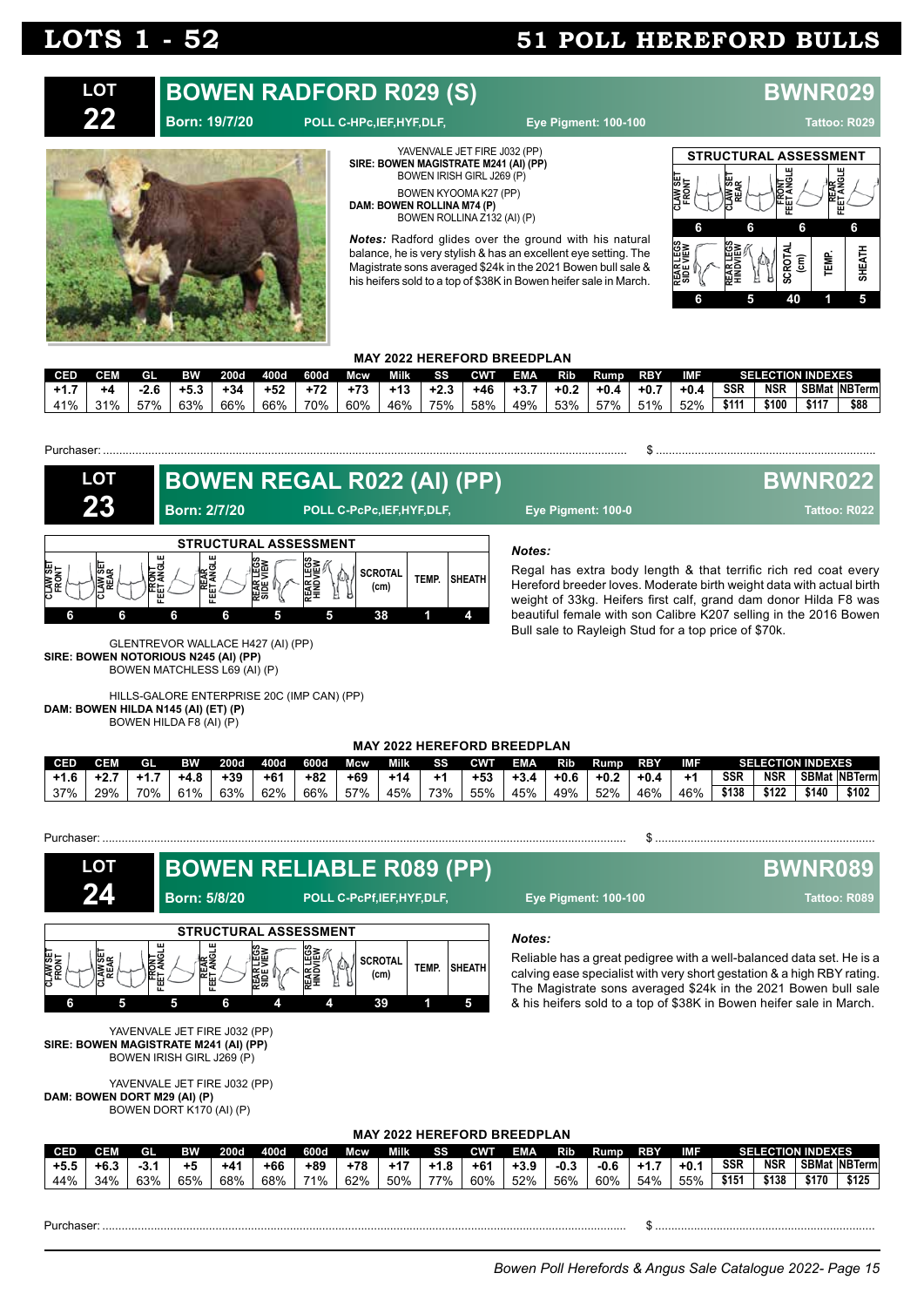#### YAVENVALE JET FIRE J032 (PP) **SIRE: BOWEN MAGISTRATE M241 (AI) (PP) BOWEN RAMBLER R121 (PP) BWNR121 Born: 30/8/20 POLL C-PcPc,IEF,HYF,DLF, Eye Pigment: 100-100 Tattoo: R121 LOT 25**



BOWEN IRISH GIRL J269 (P) BOWEN DIAMANTINA D203 (AI) (PP) **DAM: BOWEN ROLLINA K136 (P)** BOWEN ROLLINA X173 (P)

*Notes:* High growth easy doing son of Magistrate M241 that will grow into a powerful high-volume sire. Data excels in growth, carcass weight, scrotal & RBY. An impressive pedigree with the dominant cow families of Irish Girl, Matchless & Rollina.



### **MAY 2022 HEREFORD BREEDPLAN**

| CED    |     | GI  | <b>RW</b> | 200d  | 400d  | 600d  | Mcw | Milk  | SS     | <b>CWT</b> | <b>EMA</b> | Rib    | Rump   | <b>RBY</b> | IMF    |            | <b>SELECTION INDEXES</b> |       |                       |
|--------|-----|-----|-----------|-------|-------|-------|-----|-------|--------|------------|------------|--------|--------|------------|--------|------------|--------------------------|-------|-----------------------|
| $-0.1$ |     |     | $+6.5$    | $+43$ | $+68$ | $+95$ | +90 | $+14$ | $+2.7$ | $+62$      | $+3.6$     | $-0.2$ | $-0.3$ | $+1.5$     | $+0.1$ | <b>SSR</b> | <b>NSR</b>               |       | <b>SBMat INBTerml</b> |
| 43%    | 35% | 57% | 65%       | 67%   | 67%   | 70%   | 61% | 48%   | 76%    | 59%        | 50%        | 54%    | 58%    | 52%        | 53%    | \$137      | \$121                    | \$137 | \$105                 |



*Notes:* Rhys is a high-capacity young sire & is as long as a train. He has loads of sire appeal with high growth data. The Magistrate sons averaged \$24k in the 2021 Bowen bull sale & his heifers sold to a top of \$38K in Bowen heifer sale in March. **LOT 26 STRUCTURAL ASSESSMENT CLAW SET FRONT CLAW SET REAR FRONT FEET ANGLE REAR FEET ANGLE REAR LEGS SIDE VIEW REAR LEGS HINDVIEW SCROTAL (cm) TEMP. SHEATH 6 6 6 6 4 5 41 1 5 BOWEN RHYS R051 (PP) BWNR051 Born: 5/7/20 POLL C-PcPf,IEF,HYF,DLF, Eye Pigment: 100-100 Tattoo: R051** Purchaser: .................................................................................................................................................................. \$ ....................................................................

YAVENVALE JET FIRE J032 (PP) **SIRE: BOWEN MAGISTRATE M241 (AI) (PP)** BOWEN IRISH GIRL J269 (P)

BOWEN JAMESTOWN J44 (AI) (ET) (S) **DAM: BOWEN MINERVA M301 (AI) (P)** BOWEN MINERVA D197 (P)

#### **MAY 2022 HEREFORD BREEDPLAN**

| <b>CED</b> | CEM | GL           | вw   | <b>200d</b> | 400d  | 600d  | Mcw. | <b>Milk</b> | SS     | <b>CWT</b> | <b>EMA</b> | Rib  | Rump | <b>RBY</b>  | <b>IMF</b> |            |            | <b>SELECTION INDEXES</b> |                      |
|------------|-----|--------------|------|-------------|-------|-------|------|-------------|--------|------------|------------|------|------|-------------|------------|------------|------------|--------------------------|----------------------|
| $+0.9$     |     | -1           | +6.3 | $+40$       | $+67$ | $+95$ | +97  | $+14$       | $+2.8$ | +58        | $+3.4$     | -0.5 | -0.8 | $+1$<br>۰., | $+0.2$     | <b>SSR</b> | <b>NSR</b> |                          | <b>SBMat NBTerml</b> |
| 39%        | 30% | 59%<br>JJ 70 | 62%  | 65%         | 65%   | 69%   | 59%  | 44%         | 75%    | 57%        | 47%        | 51%  | 55%  | 49%         | 50%        | \$136      | ነ120       | \$144                    | \$108                |

Purchaser: .................................................................................................................................................................. \$ ....................................................................

*Notes:* Resourceful R102 is a high-capacity son of Maverick with sound structure & soft easy doing attributes. From a powerful Matchless cow family line, this is the third son from Matchless K166 to be offered, grand dam matchless B186 was a terrific cow. **MAY 2022 HEREFORD BREEDPLAN** BOWEN DIAMANTINA J209 (PP) **SIRE: BOWEN MAVERICK M7 (PP)** BOWEN FANCY B26 (AI) (P) DAYS CALIBRE G74 (PP) **DAM: BOWEN MATCHLESS K166 (P)** BOWEN MATCHLESS B186 (AI) (ET) (P) **LOT 27 CED CEM GL BW 200d 400d 600d Mcw Milk SS CWT EMA Rib Rump RBY IMF SELECTION INDEXES**  $+2.3$   $+1.2$   $+0.7$   $+5.6$   $+38$   $+53$   $+84$   $+86$   $+12$   $+2.3$   $+52$   $+3.4$   $+0.8$   $+1.6$  0  $+0.9$  SSR NSR SBMat NBTerm<br> $41\%$  34% 49% 64% 66% 65% 69% 60% 49% 75% 58% 49% 53% 57% 51% 51% \$129 \$117 \$133 \$102 41% 34% 49% 64% 66% 65% 69% 60% 49% 75% 58% 49% 53% 57% 51% 51% **\$129 \$117 \$133 \$102 STRUCTURAL ASSESSMENT CLAW SET FRONT CLAW SET REAR FRONT FEET ANGLE REAR FEET ANGLE REAR LEGS SIDE VIEW REAR LEGS HINDVIEW SCROTAL (cm) TEMP. SHEATH 5 5 5 4 5 5 41 1 4 BOWEN RESOURCEFUL R102 (PP) BWNR102 Born: 6/8/20 POLL C-PcPc,IEF,HYF,DLF, Eye Pigment: 90-95 Tattoo: R102**

Purchaser: .................................................................................................................................................................. \$ ....................................................................

*Page 16 - Bowen Poll Herefords & Angus Sale Catalogue 2022*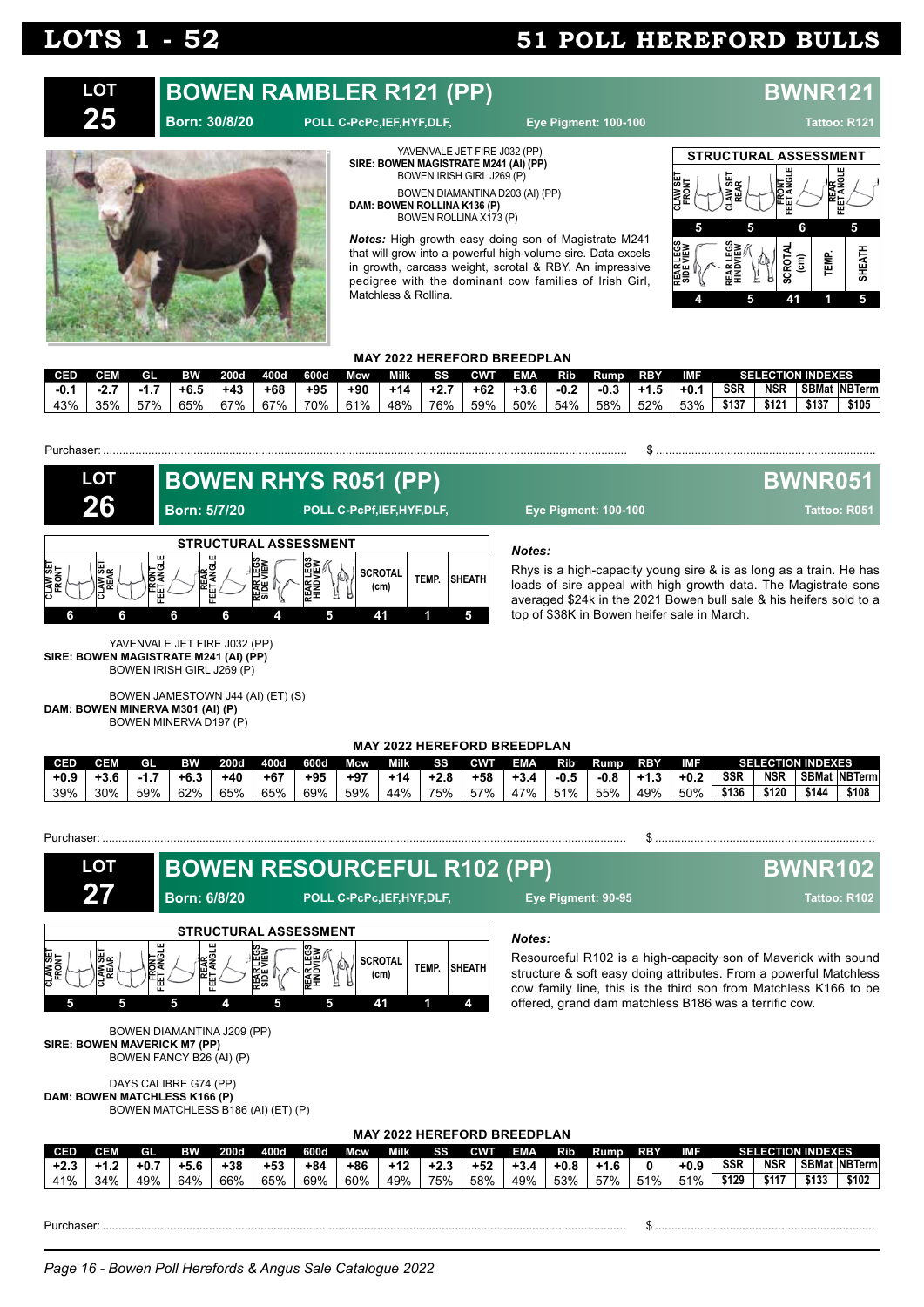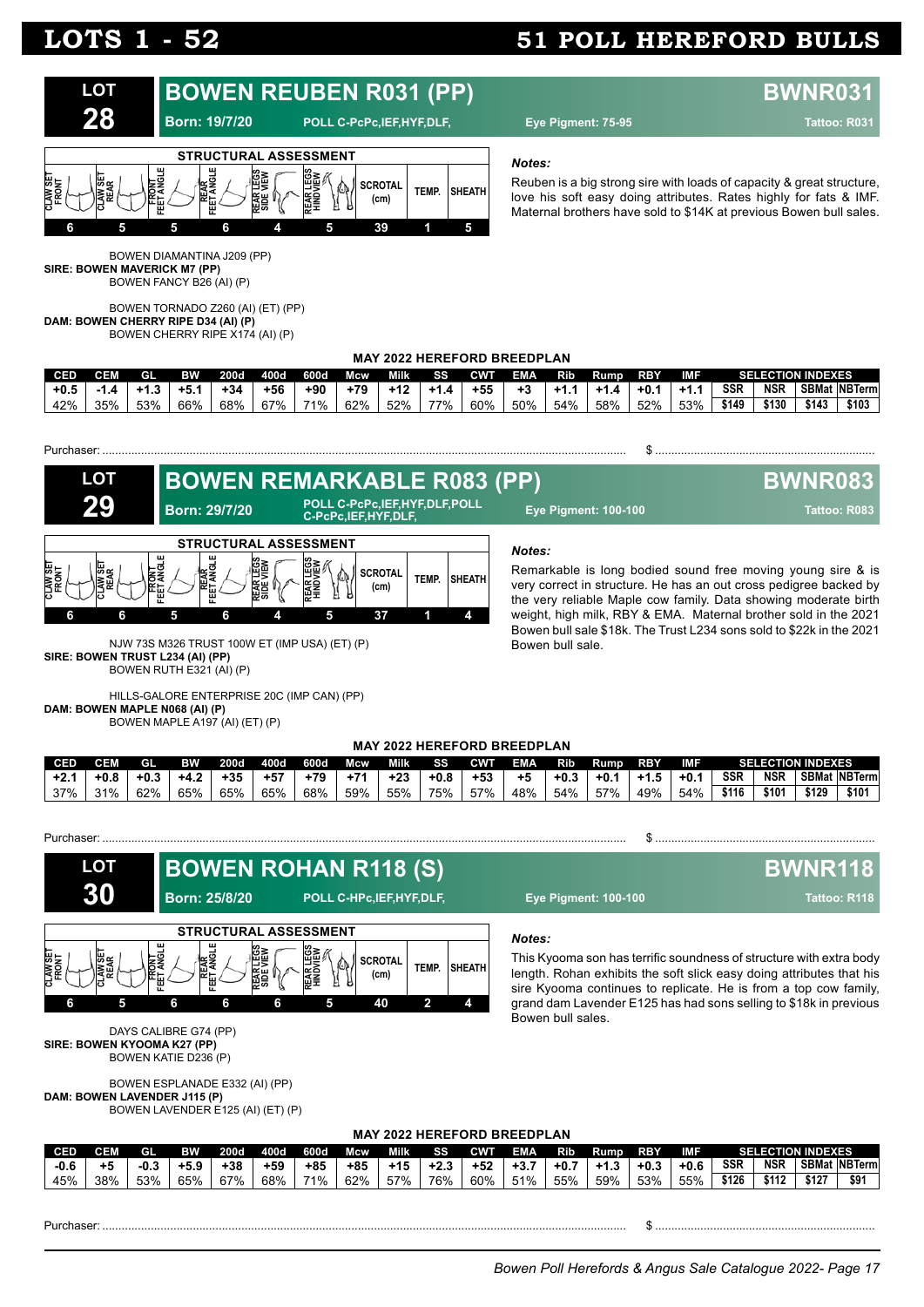

YAVENVALE JET FIRE J032 (PP) **SIRE: BOWEN MAGISTRATE M241 (AI) (PP)** BOWEN IRISH GIRL J269 (P)

BOWEN DIAMANTINA D203 (AI) (PP) **DAM: BOWEN MATCHLESS J304 (AI) (ET) (P)** RILO PARK MATCHLESS C10 (AI) (ET) (P)

#### *Notes:*

Deep strong Magistrate son from a picture-perfect female. Full brother sold in the 2021 Bowen Bull Sale \$28k to Supple Herefords.

|  | <b>MAY 2022 HEREFORD BREEDPLAN</b> |  |
|--|------------------------------------|--|
|  |                                    |  |

| <b>CED</b> |           | 'nП. | вw  | $-200$ d | 400d  | 600d  | <b>Mcw</b> | Milk  | SS     | <b>CWT</b> | EMA.   | Rib | Rump   | <b>RBY</b> | IMF    |            |            | SELECTION INDEXES |                     |
|------------|-----------|------|-----|----------|-------|-------|------------|-------|--------|------------|--------|-----|--------|------------|--------|------------|------------|-------------------|---------------------|
|            | $\bullet$ |      |     | $+45$    | $+72$ | $+99$ | $+89$      | $+12$ | $+2.8$ | $+62$      | $+3.5$ |     | $-0.3$ | د.1+       | $+0.4$ | <b>SSR</b> | <b>NSR</b> |                   | <b>SBMat NBTerm</b> |
| 43%        | 35%       | 57%  | 62% | 62%      | 61%   | 63%   | 56%        | 47%   | 60%    | 54%        | 46%    | 51% | 54%    | 48%        | 53%    | \$148      | \$131      | \$142             | \$104               |





BOWEN DIAMANTINA J209 (PP) **SIRE: BOWEN MAVERICK M7 (PP)** BOWEN FANCY B26 (AI) (P)

DAYS CALIBRE G74 (PP) **DAM: BOWEN MATCHLESS K231 (P)** BOWEN MATCHLESS Z141 (AI) (P)

#### **MAY 2022 HEREFORD BREEDPLAN**

| <b>CED</b> | CEM | GL   | вw   | <b>200d</b> | 400d  | 600d  | Mcw   | <b>Milk</b> | SS  | <b>CWT</b> | <b>EMA</b> | Rib    | Rump   | RBY    | <b>IMF</b> |            |            | <b>SELECTION INDEXES</b> |                      |
|------------|-----|------|------|-------------|-------|-------|-------|-------------|-----|------------|------------|--------|--------|--------|------------|------------|------------|--------------------------|----------------------|
| +3.        |     | +0.9 | +4.ა | $+32$       | $+50$ | $+77$ | $+80$ | +9          |     | $+49$      | $+3.5$     | $+0.7$ | $+1.4$ | $+0.7$ | $+0.8$     | <b>SSR</b> | <b>NSR</b> |                          | <b>SBMat NBTerml</b> |
| 42%        | 35% | 50%  | 65%  | 67%         | 66%   | 70%   | 61%   | 51%         | 76% | 59%        | 50%        | 54%    | 58%    | 52%    | 52%        | \$126      | \$116      | \$130                    | \$99                 |

| Purchaser: |  |
|------------|--|
|            |  |



|               | \$129<br>__ |
|---------------|-------------|
| וטו שווו וושש | \$179       |
| .             | \$161       |
| <u>vun</u>    | \$170       |
| .             | 48%         |
| . .           | 47%         |
| ט.וי          | 54%         |
| .             | 50%         |
| . ט.          | 45%         |
|               | 55%         |
| $\epsilon$    | 73%         |
| 10            | 47%         |
| .             | 58%         |
| .             | 67%         |
| -טי           | 63%         |
| ູບ            | 64%         |
| . .           | 60%         |
|               | 67%         |
| . ט. ט        | 29%         |
| . ט. ט        | 37%         |
|               |             |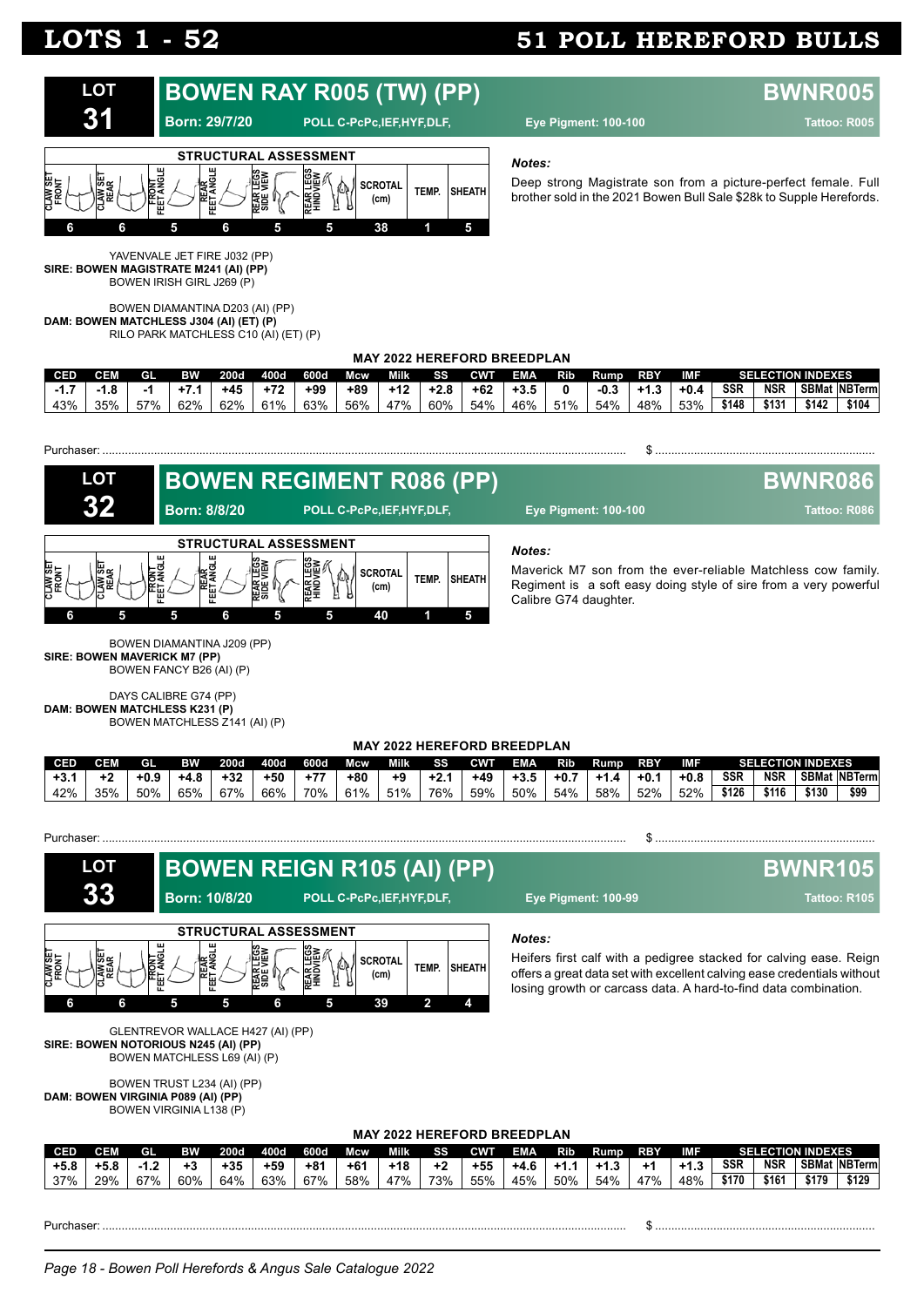#### **BOWEN RODNEY R043 (PP) BWNR043 LOT**

### **Born: 22/7/20 POLL C-PcPf,IEF,HYF,DLF, Eye Pigment: 100-100 Tattoo: R043**



**SIRE: BOWEN MAGISTRATE M241 (AI) (PP)** BOWEN IRISH GIRL J269 (P) DUNOON DIAMANTINA D651 (AI) (S) **DAM: BOWEN ADVANCE J123 (P)** BOWEN ADVANCE A231 (P)

YAVENVALE JET FIRE J032 (PP)

*Notes:* You get quality plus with this Magistrate son. Rodney R043 is a very soft easy doing type of young sire. Dam Advance J123 is a magnificent cow with a perfect udder & has bred us some terrific females.



### **MAY 2022 HEREFORD BREEDPLAN**

| CED    | <b>CEM</b> | GI. | ВW  | 200d  | 400d  | 600d  | Mcw   | Milk  | SS     | CWT | <b>EMA</b> | RID.   | Rump   | <b>RBY</b> | IMF    |            | <b>SELECTION INDEXES</b> |       |                       |
|--------|------------|-----|-----|-------|-------|-------|-------|-------|--------|-----|------------|--------|--------|------------|--------|------------|--------------------------|-------|-----------------------|
| $+0.8$ | +4.6       |     | +5  | $+34$ | $+51$ | $+70$ | $+67$ | $+17$ | $+3.4$ | +41 | $+3.1$     | $-0.2$ | $-0.7$ | $+1.2$     | $-0.1$ | <b>SSR</b> | <b>NSR</b>               |       | <b>SBMat INBTerml</b> |
| 42%    | 33%        | 57% | 65% | 67%   | 67%   | 71%.  | 62%   | 49%   | 75% i  | 59% | 50%        | 54%    | 59%    | 52%        | 54%    | \$100      | \$86                     | \$108 | \$80                  |

#### Purchaser: .................................................................................................................................................................. \$ ....................................................................

| <b>LOT</b>                 | <b>BOWEN ROCHESTER R040 (PP)</b>                                    |                        |                                                              |       |               |                                                                                                                                                                                                                                                                                                                                         | <b>BWNR040</b> |
|----------------------------|---------------------------------------------------------------------|------------------------|--------------------------------------------------------------|-------|---------------|-----------------------------------------------------------------------------------------------------------------------------------------------------------------------------------------------------------------------------------------------------------------------------------------------------------------------------------------|----------------|
| 35                         | <b>Born: 28/7/20</b>                                                |                        | POLL C-PcPc, IEF, HYF, DLF,                                  |       |               | <b>Eye Pigment: 100-100</b>                                                                                                                                                                                                                                                                                                             | Tattoo: R040   |
| <b>LAW SET</b><br>e≝<br>≷∯ | <b>STRUCTURAL ASSESSMENT</b><br>ERONT<br>EET ANGLE<br>EET ANGL<br>6 | REAR LEGS<br>SIDE VIEW | <b>REAR LEGS</b><br>HINDVIEW<br><b>SCROTAL</b><br>(cm)<br>38 | TEMP. | <b>SHEATH</b> | Notes:<br>Rochester is the fourth son from Fancy H269 to be offered at a<br>Bowen bull sale. He is a strong sound son of Maverick that will<br>develop into a powerful sire. An exciting pedigree combination with<br>the double cross of our best Fancy cow families & the sire lines of<br>Diamantina, Vincent, Kingdom Bay & Kidman. |                |

BOWEN DIAMANTINA J209 (PP) **SIRE: BOWEN MAVERICK M7 (PP)** BOWEN FANCY B26 (AI) (P)

MAUNGAHINA KINGDOM BAY 070073 (IMP NZL) (P) **DAM: BOWEN FANCY H269 (AI) (ET) (P)** BOWEN FANCY X57 (AI) (P)

#### **MAY 2022 HEREFORD BREEDPLAN**

| <b>CED</b> | CEM | GL  | вw  | 200d  | 400d  | 600d | Mcw   | Milk  | SS  | CWT   | <b>EMA</b> | Rib | Rump  | <b>RBY</b> | <b>IMF</b> |            | <b>SELECTION INDEXES</b> |       |                      |
|------------|-----|-----|-----|-------|-------|------|-------|-------|-----|-------|------------|-----|-------|------------|------------|------------|--------------------------|-------|----------------------|
| +0.4       |     |     | +5. | $+37$ | $+58$ | +90  | $+81$ | $+11$ | +0. | $+60$ | +3.8       | 4   | $+2.$ |            | $+0.9$     | <b>SSR</b> | NSR                      |       | <b>SBMat NBTerml</b> |
| 40%        | 32% | 49% | 64% | 66%   | 65%   | 69%  | 60%   | 49%   | 75% | 57%   | 48%        | 51% | 55%   | 49%        | 50%        | \$135      | 122                      | \$137 | \$103                |

#### Purchaser Sample of the Second Contract of the Second Contract of the Second Contract of Second Contract of Second Contract of Second Contract of Second Contract of Second Contract of Second Contract of Second Contract of

**LOT 36**

**BOWEN RAVENSWORTH R129 (PP) BWNR129** 



DAYS CALIBRE G74 (PP) **SIRE: BOWEN KYOOMA K27 (PP)** BOWEN KATIE D236 (P) RILO PARK UNSHAKEABLE (AI) (ET) (P) **DAM: PEAKES HUMBLE E165 (AI) (P)** AMOR HUMBLE B52 (P)

*Notes:* A striking Kyooma son offering great weight for age & mobility. Ravensworth has high EMA & his IMF is double the breed average with great growth rate credentials. Maternal brother sold for \$16k in the 2017 Bowen bull sale.





### **MAY 2022 HEREFORD BREEDPLAN**

|            |      |      |           |       |       |       | ------- |      | ------------ | --------------- |            |            |        |            |        |            |                          |       |                      |
|------------|------|------|-----------|-------|-------|-------|---------|------|--------------|-----------------|------------|------------|--------|------------|--------|------------|--------------------------|-------|----------------------|
| <b>CED</b> | CEM  | Gl   | <b>BW</b> | 200d  | 400d  | 600d  | Mcw     | Milk | SS           | <b>CWT</b>      | <b>EMA</b> | <b>Rib</b> | Rump   | <b>RBY</b> | IMF    |            | <b>SELECTION INDEXES</b> |       |                      |
| $-0.9$     | +0.ა | -0.6 | +7.3      | $+38$ | $+63$ | $+92$ | $+96$   | +12  |              | $+52$           | +4.8       | $+0.5$     | $+0.7$ | $+0.8$     | $+1.2$ | <b>SSR</b> | <b>NSR</b>               |       | <b>SBMat NBTerml</b> |
| 44%        | 270/ | 54%  | 66%       | 68%   | 68%   | 72%   | 64%     | 60%  | 76%          | 60%             | 51%        | 55%        | 60%    | 54%        | 55%    | \$136      | \$121                    | \$134 | \$103                |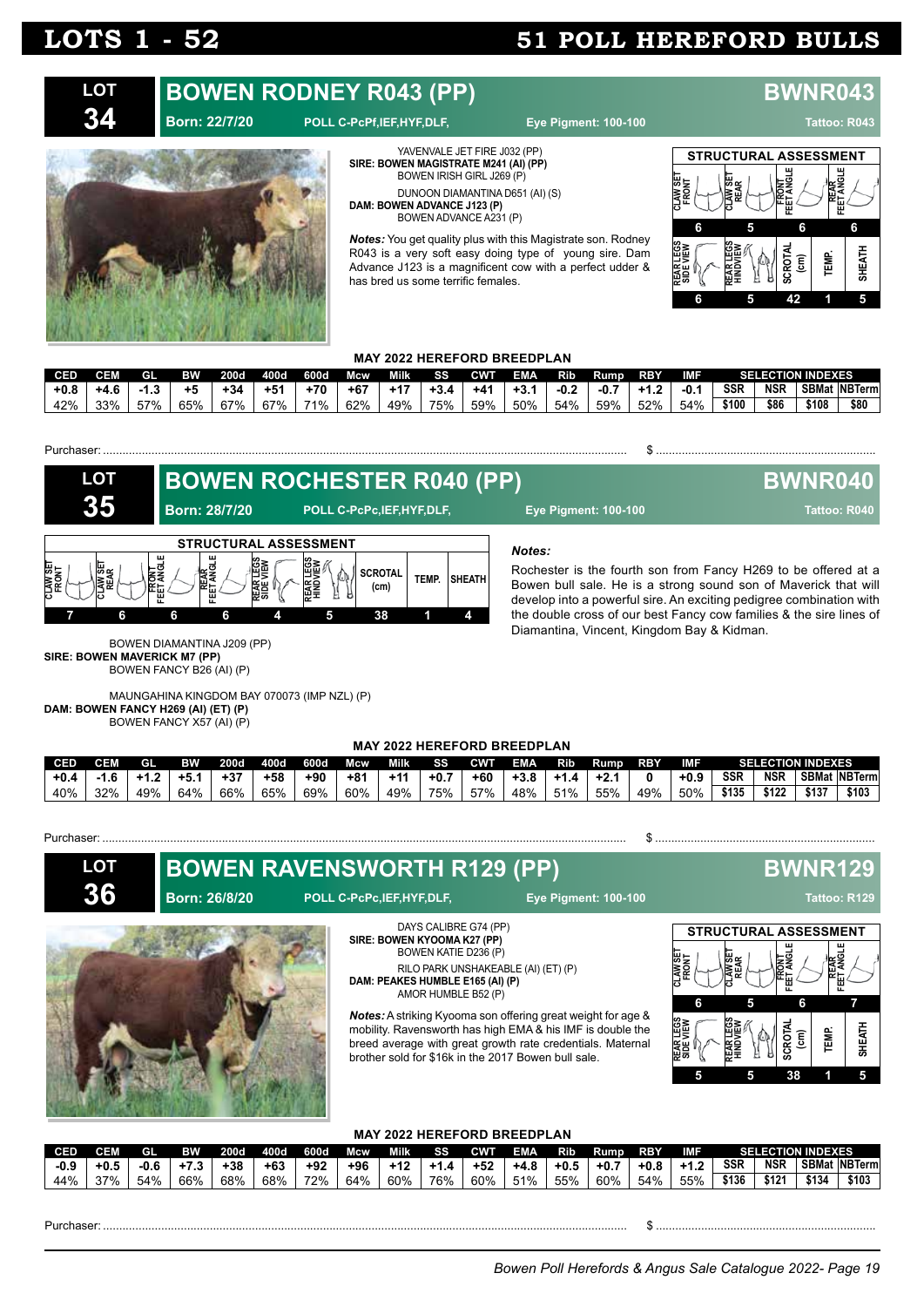

#### *Notes:*

Responsible R085 has loads of weight for age with a striking profile, love his mobility & carcass merits. His pedigree offers high performing sire & cow families.

DAYS CALIBRE G74 (PP) **SIRE: BOWEN KYOOMA K27 (PP)** BOWEN KATIE D236 (P)

BOWEN COWBOY C245 (AI) (ET) (PP) **DAM: BOWEN FLORRIE L119 (P)** BOWEN FLORRIE G133 (AI) (P)

### **MAY 2022 HEREFORD BREEDPLAN**

| <b>CED</b> |     | GI  | <b>RW</b> | 200d  | 400d | 600d  | Mcw.  | Milk | 88     | CWT   | <b>EMA</b> | Rib    | Rump   | <b>RBY</b> | <b>IMF</b> |       | <b>SELECTION INDEXES</b> |       |                      |
|------------|-----|-----|-----------|-------|------|-------|-------|------|--------|-------|------------|--------|--------|------------|------------|-------|--------------------------|-------|----------------------|
| $+0.7$     |     |     | +6.4      | $+37$ | +60  | $+84$ | $+89$ |      | $+1.9$ | $+49$ | $+4.7$     | $+0.4$ | $+0.5$ | +1         | $+0.8$     | SSR   | <b>NSR</b>               |       | <b>SBMat NBTerml</b> |
| 44%        | 37% | 51% | 65%       | 67%   | 67%  | 70%   | 62%   | 56%  | 76%    | 59%   | 51%        | 55%    | 59%    | 53%        | 54%        | \$134 | \$126                    | \$135 | \$101                |

| <b>LOT</b> |                     | <b>BOWEN RONSON R064 (PP)</b>                                                                                                                         |                                                                                                                                                                                                                                                                                                                                                                                                                                                    |                                                                                                           | <b>BWNR064</b>                                                                                                 |             |
|------------|---------------------|-------------------------------------------------------------------------------------------------------------------------------------------------------|----------------------------------------------------------------------------------------------------------------------------------------------------------------------------------------------------------------------------------------------------------------------------------------------------------------------------------------------------------------------------------------------------------------------------------------------------|-----------------------------------------------------------------------------------------------------------|----------------------------------------------------------------------------------------------------------------|-------------|
| 38         | <b>Born: 2/8/20</b> | POLL C-PcPf,IEF,HYF,DLF,                                                                                                                              | <b>Eye Pigment: 100-100</b>                                                                                                                                                                                                                                                                                                                                                                                                                        |                                                                                                           | Tattoo: R064                                                                                                   |             |
|            |                     | SIRE: BOWEN MAGISTRATE M241 (AI) (PP)<br>BOWEN IRISH GIRL J269 (P)<br>DAM: BOWEN LARGESS M101 (P)<br>PEAKES LARGESS A95 (P)<br>weight, scrotal & RBY. | YAVENVALE JET FIRE J032 (PP)<br>YAVENVALE JET FIRE J032 (PP)<br><b>Notes:</b> Love the deep body & carcass of Ronson R064 & the<br>muscle that carries down his lower thigh is very impressive.<br>Magistrate M241 has certainly continued to reproduce<br>progeny with high carcass weight & bulls with sire appeal.<br>Maternal brother sold in the 2021 Bowen bull sale \$17k.<br>Data rates highly calving ease, short gestation, milk, growth | <b>STRUCTURAL ASSESSMENT</b><br><b>AWSE</b><br>FRONT<br>AW SE<br>Rear<br>6<br>REAR LEGS<br>SIDE VIEW<br>6 | <b>REAR</b><br>ET ANGLE<br>ET ANGL<br>٣<br>5<br><b>SCROTAL</b><br><b>TEMP.</b><br>$\widehat{\mathsf{E}}$<br>42 | 6<br>SHEATH |

| <b>MAY 2022 HEREFORD BREEDPLAN</b> |  |
|------------------------------------|--|
|------------------------------------|--|

| CED    |     | GI  | BW   | <b>200d</b> | 400d  | 600d  | Mcw   | Milki | <b>SS</b> | <b>CWT</b> | EMA | Rib  | Rump | <b>RBY</b> | IMF |       |       | <b>SELECTION INDEXES</b> |                     |
|--------|-----|-----|------|-------------|-------|-------|-------|-------|-----------|------------|-----|------|------|------------|-----|-------|-------|--------------------------|---------------------|
| $+5.8$ |     |     | +4.6 | $+38$       | $+62$ | $+88$ | $+79$ | $+19$ |           |            |     | -0.6 |      | . .<br>ᅩᄹ  |     | SSR   | NSR   |                          | <b>SBMat NBTerm</b> |
| 44%    | 33% | 60% | 65%  | 68%         | 68%   | 72%   | 62%   | 50%   | 78%       | 60%        | 51% | 55%  | 59%  | 53%        | 55% | \$147 | \$131 | \$167                    | \$121               |

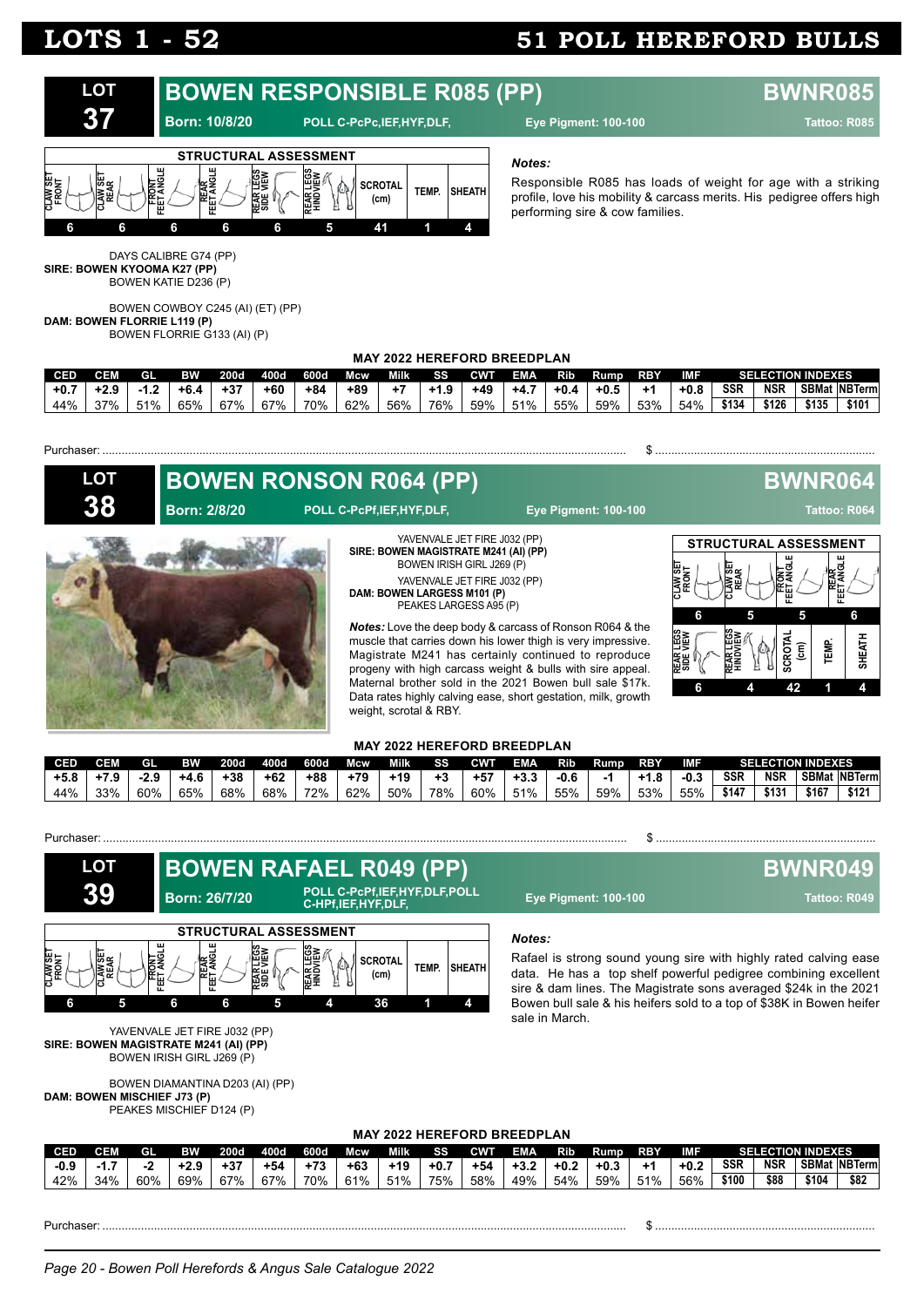

**MAY 2022 HEREFORD BREEDPLAN**

|        |        |     |        |             |       |       |       | MAI EVEL HEINEI VIND DINEEDI EAN |        |            |            |        |        |            |        |            |            |                          |                  |
|--------|--------|-----|--------|-------------|-------|-------|-------|----------------------------------|--------|------------|------------|--------|--------|------------|--------|------------|------------|--------------------------|------------------|
| LCED   | CEM    | GL  | вw     | <b>200d</b> | 400d  | 600d  | Mcw   | Milk                             | SS     | <b>CWT</b> | <b>EMA</b> | Rib    | Rump.  | <b>RBY</b> | IMF    |            |            | <b>SELECTION INDEXES</b> |                  |
| $+1.9$ | $+4.7$ | -1  | $+4.1$ | $+32$       | $+57$ | $+78$ | $+73$ | $+12$                            | $+2.4$ | $+50$      | $+5.2$     | $+1.8$ | $+2.7$ | $+0.2$     | $+1.5$ | <b>SSR</b> | <b>NSR</b> |                          | ' SBMat INBTerml |
| 43%    | 35%    | 51% | 64%    | 67%         | 67%   | 70%   | 62%   | 56%                              | 76%    | 60%        | 52%        | 55%    | 60%    | 54%        | 55%    | \$148      | \$143      | \$147                    | \$107            |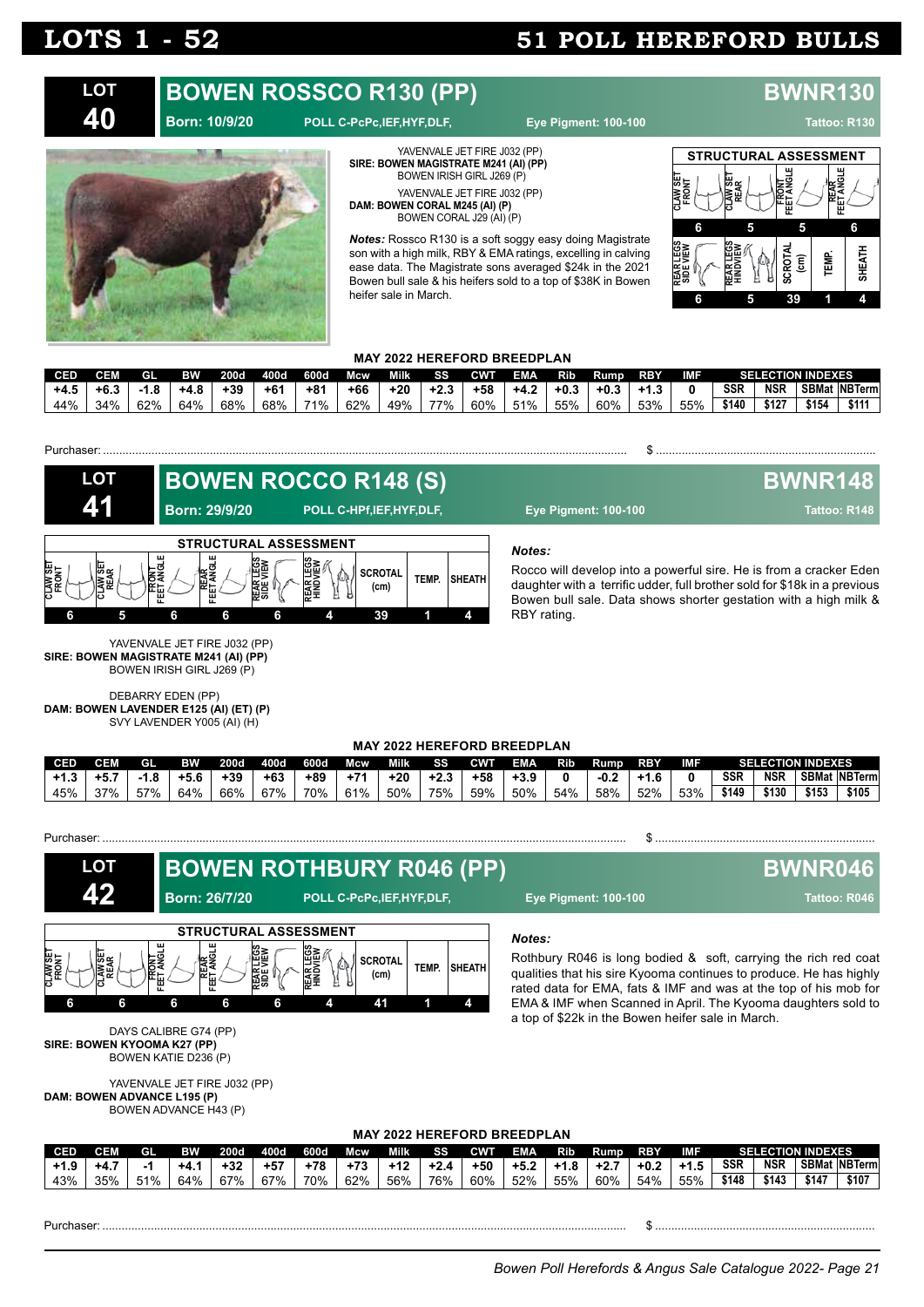### **BOWEN ROCKY R113 (AI) (PP) BWNR11 Born: 4/8/20 POLL C-PcPc,IEF,HYF,DLF, Eye Pigment: 95-100 LOT**

**43**

**BWNR011** 



#### **SIRE: BOWEN NOTORIOUS N245 (AI) (PP)** BOWEN MATCHLESS L69 (AI) (P) MONYMUSK GALLANT 110089 (IMP NZL) (P) **DAM: BOWEN FLORRIE P163 (AI) (P)** BOWEN FLORRIE J272 (AI) (ET) (P)

GLENTREVOR WALLACE H427 (AI) (PP)

*Notes:* Rocky is a soft safe easy doing style of sire that would make the ideal heifer bull. He is a heifers first calf with very low birth weight, short gestation & a high EMA, fats & IMF data rating. You have to love the Notorious progeny for their low birth weight & soft easy doing qualities.



#### **MAY 2022 HEREFORD BREEDPLAN**

| <b>CED</b> |     | GI.    | <b>BW</b> | <b>200d</b> | 400d  | 600d | Mcw   | Milk  | SS     | <b>CWT</b> | <b>EMA</b> | RID. | Rump   | <b>RBY</b> | IMF    |            | <b>SELECTION INDEXES</b> |       |                     |
|------------|-----|--------|-----------|-------------|-------|------|-------|-------|--------|------------|------------|------|--------|------------|--------|------------|--------------------------|-------|---------------------|
| $+0.3$     | +4. | $-2.6$ | $+24$     | $+31$       | $+54$ | +74  | $+59$ | $+17$ | $+1.6$ | $+54$      | +4.7       | +1.6 | $+1.9$ | $+0.7$     | $+1.2$ | <b>SSR</b> | <b>NSR</b>               |       | <b>SBMat NBTerm</b> |
| 43%        | 36% | 72%    | 61%       | 64%         | 64%   | 68%  | 59%   | 50%   | 73%    | 57%        | 48%        | 52%  | 56%    | 50%        | 51%    | \$145      | \$137                    | \$140 | \$98                |

#### Purchaser: .................................................................................................................................................................. \$ ....................................................................

| LOT                      |                |                              |                      | <b>BOWEN RICKY R011 (AI) (PP)</b> |                        |       |               |  |
|--------------------------|----------------|------------------------------|----------------------|-----------------------------------|------------------------|-------|---------------|--|
|                          |                |                              | <b>Born: 30/6/20</b> | POLL C-PcPc, IEF, HYF, DLF,       |                        |       |               |  |
|                          |                |                              |                      | <b>STRUCTURAL ASSESSMENT</b>      |                        |       |               |  |
| <b>CLAW SE'</b><br>FRONT | AW SE'<br>REAR | <b>FRONT</b><br>ET ANGL<br>ᄑ | 많는<br>ш              |                                   | <b>SCROTAL</b><br>(cm) | TEMP. | <b>SHEATH</b> |  |
| 6                        |                | 6                            | 6                    |                                   | 38                     |       |               |  |

*Notes:*

Ricky has excellent data for calving ease, IMF & EMA. He is a heifers first calf with terrific length of body. Love this fellow's pedigree sired by low birth weight sire Notorious featuring the powerful Matchless & fancy cow families with the added bonus of sire NJW Twentytwelve as an outcross.

**Boxn: 30.477.100 <b>Pigment: 75-100 Tattoo: R011** 

#### GLENTREVOR WALLACE H427 (AI) (PP) **SIRE: BOWEN NOTORIOUS N245 (AI) (PP)** BOWEN MATCHLESS L69 (AI) (P)

NJW 78P TWENTYTWELVE 190Z (IMP CAN) (AI) (ET) (P) **DAM: BOWEN FANCY N078 (AI) (P)** BOWEN FANCY K10 (AI) (P)

### **MAY 2022 HEREFORD BREEDPLAN**

| <b>CED</b> | CEM   | GL   | вw   | <b>200d</b> | 400d  | 600d  | Mcw   | Milk  | SS     | <b>CWT</b> | <b>EMA</b> | Rib    | Rump   | <b>RBY</b> | <b>IME</b> |            | <b>SELECTION INDEXES</b> |       |                     |
|------------|-------|------|------|-------------|-------|-------|-------|-------|--------|------------|------------|--------|--------|------------|------------|------------|--------------------------|-------|---------------------|
| $+5$       | +8. . | -0.2 | +2.8 | $+32$       | $+54$ | $+74$ | $+66$ | $+13$ | $+1.3$ | $+50$      | $+4.3$     | $+0.9$ | $+0.9$ | $+0.6$     | $+1.1$     | <b>SSR</b> | <b>NSR</b>               |       | <b>SBMat NBTerm</b> |
| 41%        | 34%   | 73%  | 61%  | 64%         | 63%   | 68%   | 59%   | 48%   | 74%    | 57%        | 48%        | 52%    | 55%    | 49%        | 49%        | \$151      | \$142                    | \$158 | \$113               |

**CLAW SET**

Purchaser: .................................................................................................................................................................. \$ ....................................................................

#### *Notes:* Roberto R108 is a long bodied son of Trust L234 with a high muscle content & terrific soundness of structure. Rates highly for maternal, growth weight, scrotal, carcass, EMA & RBY data. The Trust L234 sons sold to \$22k in the 2021 Bowen bull sale & daughters sold to \$18K in the Bowen female sale in March. NJW 73S M326 TRUST 100W ET (IMP USA) (ET) (P) **SIRE: BOWEN TRUST L234 (AI) (PP)** BOWEN RUTH E321 (AI) (P) HUNTER LAKES LANCELOT L103 (AI) (ET) (PP) **DAM: BOWEN CORAL P197 (AI) (PP) LOT 45 STRUCTURAL ASSESSMENT FRONT CLAW SET REAR FRONT FEET ANGLE REAR FEET ANGLE REAR LEGS SIDE VIEW REAR LEGS HINDVIEW SCROTAL (cm) TEMP. SHEATH 6 5 5 6 6 4 40 1 4 BOWEN ROBERTO R108 (AI) (PP) BWNR108 Born: 13/8/20 POLL C-PcPc,IEF,HYF,DLF, Eye Pigment: 100-100 Tattoo: R108**

BOWEN CORAL J29 (AI) (P)

### **MAY 2022 HEREFORD BREEDPLAN**

| CED    | CEM    | <b>GI</b> | вw     | <b>200d</b> | 400d  | 600d  | Mcw   | Milk | SS     | <b>CWT</b> | <b>EMA</b> | Rib.    | Rump | <b>RBY</b> | IMF    |       |            | <b>SELECTION INDEXES</b> |                      |
|--------|--------|-----------|--------|-------------|-------|-------|-------|------|--------|------------|------------|---------|------|------------|--------|-------|------------|--------------------------|----------------------|
| $+3.2$ | - 4. - | +0.8      | $+5.8$ | $+40$       | $+66$ | $+91$ | $+81$ | +20  | $+2.6$ | $+57$      | $+5.9$     | - +0. . | +0.  | $+2.1$     | $+0.4$ | SSR   | <b>NSR</b> |                          | <b>SBMat NBTerml</b> |
| 40%    | 34%    | 73%       | 61%    | 64%         | 64%   | 68%   | 59%   | 52%  | 75%    | 57%        | 49%        | 52%     | 56%  | 50%        | 52%    | \$162 | \$149      | \$168                    | \$123                |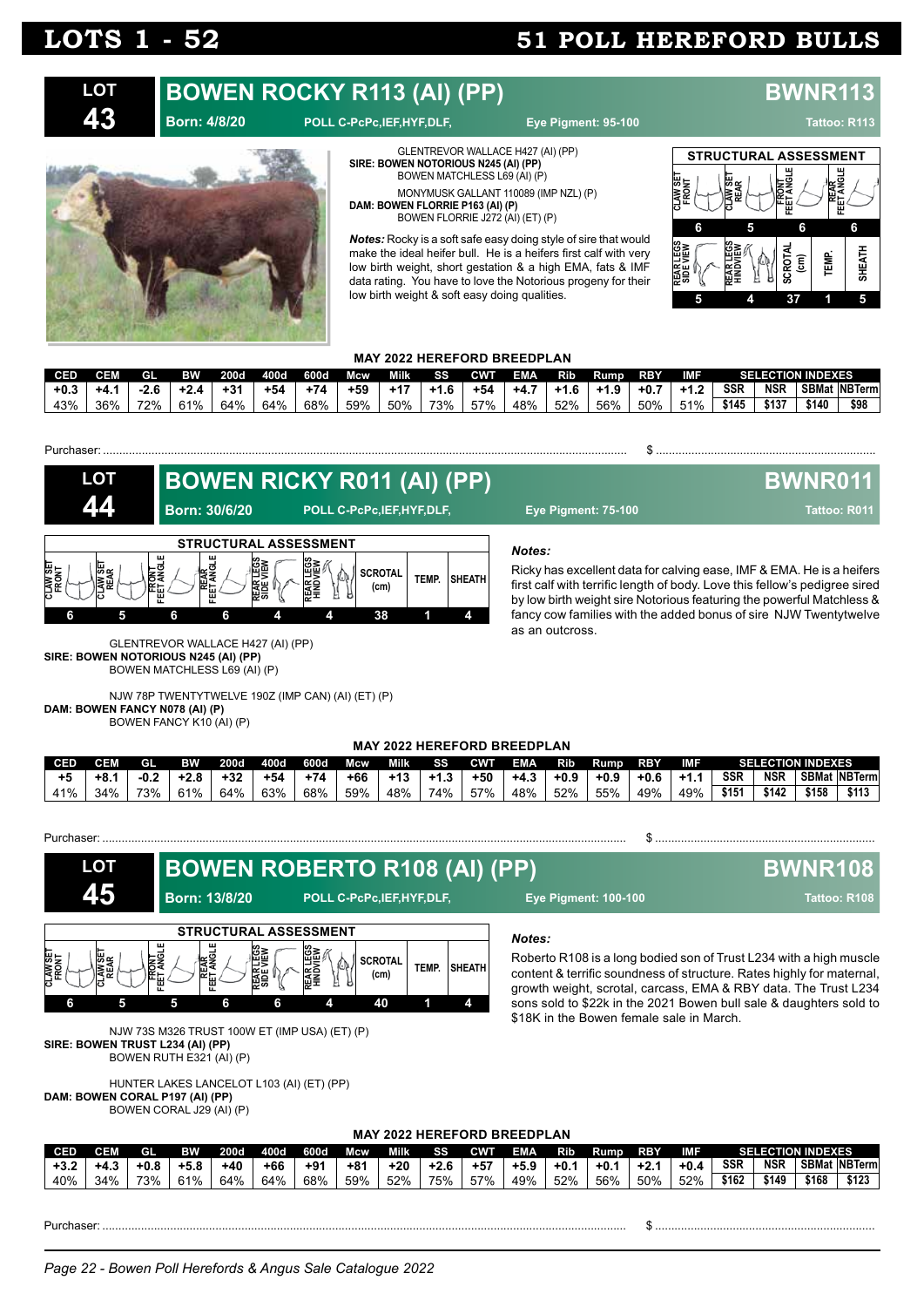

#### *Notes:*

Excellent low birth weight & short gestation son of Magistrate M241. Rome has terrific structure & soft easy doing attributes. Dam Maple E233 was terrific female sired by Argyle A355, wish we could have had more females by him.

YAVENVALE JET FIRE J032 (PP) **SIRE: BOWEN MAGISTRATE M241 (AI) (PP)** BOWEN IRISH GIRL J269 (P)

BOWEN ARGYLE A355 (AI) (S) **DAM: BOWEN MAPLE E233 (P)** BOWEN MAPLE A149 (AI) (P)

### **MAY 2022 HEREFORD BREEDPLAN**

| CED |     | Gl  | вw  | 200d  | 400d  | 600d  | Mcw   | Milk  | <b>SS</b> | <b>CWF</b> | <b>EMA</b> | Rib  | Rump   | <b>RBY</b> | IMF    |            | <b>SELECTION INDEXES</b> |      |                     |
|-----|-----|-----|-----|-------|-------|-------|-------|-------|-----------|------------|------------|------|--------|------------|--------|------------|--------------------------|------|---------------------|
|     |     | -4. |     | $+30$ | $+42$ | $+54$ | $+42$ | $+15$ | $+0.5$    | +36        | $+3.6$     | +0.4 | $+0.6$ | - 1        | $+0.3$ | <b>SSR</b> | <b>NSR</b>               |      | <b>SBMat NBTerm</b> |
| 43% | 34% | 56% | 66% | 68%   | 67%   | 71%   | 62%   | 50%   | 76%       | 59%        | 50%        | 54%  | 58%    | 52%        | 53%    | \$87       | \$83                     | \$95 | \$70                |

Purchaser: .................................................................................................................................................................. \$ ....................................................................

| <b>LOT</b> |                     | <b>BOWEN ROSEBERRY R127 (PP)</b>                                                                                                                                                                                                        |                                                                                                                                                                                                                                                                                                                                                                                                     |                                                                                                         | <b>BWNR127</b>                                                   |             |
|------------|---------------------|-----------------------------------------------------------------------------------------------------------------------------------------------------------------------------------------------------------------------------------------|-----------------------------------------------------------------------------------------------------------------------------------------------------------------------------------------------------------------------------------------------------------------------------------------------------------------------------------------------------------------------------------------------------|---------------------------------------------------------------------------------------------------------|------------------------------------------------------------------|-------------|
| <b>AV</b>  | <b>Born: 2/9/20</b> | POLL C-PcPf,IEF,HYF,DLF,                                                                                                                                                                                                                | <b>Eye Pigment: 100-100</b>                                                                                                                                                                                                                                                                                                                                                                         |                                                                                                         | Tattoo: R127                                                     |             |
|            |                     | YAVENVALE JET FIRE J032 (PP)<br>SIRE: BOWEN MAGISTRATE M241 (AI) (PP)<br>BOWEN IRISH GIRL J269 (P)<br>MATARIKI HOLY - SMOKE (IMP NZL) (P)<br>DAM: BOWEN ADVANCE M28 (AI) (P)<br>BOWEN ADVANCE K62 (P)<br>in Bowen heifer sale in March. | <b>Notes:</b> Roseberry R127 has the powerful sires outlook that<br>Magistrate continues to produce, it is hard to find a sire that<br>can persistently stamp this into their progeny in any breed.<br>Note his tremendous depth of body & tight sheath, he has a<br>well-balanced data set. The Magistrate sons averaged \$24k<br>in the 2021 Bowen bull sale & his heifers sold to a top of \$38K | <b>STRUCTURAL ASSESSMENT</b><br>AW SE<br>RONT<br>AW SI<br>REAR<br>6<br>ь<br>REAR LEGS<br>SIDE VIEW<br>5 | <b>REAR</b><br>ET ANGLE<br><b>FRONT</b><br>6.<br>EMP.<br>효<br>ີເ | 6<br>토<br>뿦 |

#### **MAY 2022 HEREFORD BREEDPLAN**

| CED <sup>1</sup> | CEM | GI   | ВW     | 200d  | 400d  | 600d | Mcw   | <b>Milk</b> | SS     | <b>CWT</b> | <b>EMA</b> | Rib    | <b>Rump</b> | <b>RBY</b> | IMF    |            |            | <b>SELECTION INDEXES</b> |                     |
|------------------|-----|------|--------|-------|-------|------|-------|-------------|--------|------------|------------|--------|-------------|------------|--------|------------|------------|--------------------------|---------------------|
| $+1.9$           | 3.6 | ت ک- | $+5.4$ | $+40$ | $+65$ | +89  | $+82$ | $+15$       | $+2.1$ | $+59$      | $+4.4$     | $+0.4$ | $+0.6$      | $+1.2$     | $+0.7$ | <b>SSR</b> | <b>NSR</b> |                          | <b>SBMat NBTerm</b> |
| 43%              | 35% | 59%  | 63%    | 66%   | 66%   | 69%  | 60%   | 46%         | 76%    | 58%        | 50%        | 54%    | 58%         | 52%        | 53%    | \$146      | \$135      | \$153                    | \$114               |

#### Purchaser: Sales School School School School School School School School School School School School School School School School School School School School School School School School School School School School School Sc

**LOT 48**

### **Born: 4/9/20 POLL C-PfPf,IEF,HYF,DLF, Eye Pigment: 100-100 Tattoo: R128**



YAVENVALE JET FIRE J032 (PP) **SIRE: BOWEN MAGISTRATE M241 (AI) (PP)** BOWEN IRISH GIRL J269 (P) BOWEN FLASHER F140 (AI) (P)

**DAM: BOWEN VICTORIA LASS J37 (AI) (P)** AMOR VICTORIA LASS X28 (P)

*Notes:* Ronnie R128 is a soft deep cherry red sire with terrific reign. The Magistrate sons & daughters have a lot to offer the breed, with their stylish outlook, high carcass weight & terrific structural qualities. Maternal brothers have sold to \$18k in previous Bowen bull sales.

## **BOWEN RONNIE R128 (PP) BWNR128**



### **MAY 2022 HEREFORD BREEDPLAN**

|            |      |     |           |       |       |       | ------- | -------------- |        |            |            |        |             |            |            |                          |            |       |                     |  |
|------------|------|-----|-----------|-------|-------|-------|---------|----------------|--------|------------|------------|--------|-------------|------------|------------|--------------------------|------------|-------|---------------------|--|
| <b>CED</b> | CEM  | GL  | <b>BW</b> | 200d  | 400d  | 600d  | Mcw     | Milk           | SS     | <b>CWT</b> | <b>EMA</b> | RID.   | <b>Rump</b> | <b>RBY</b> | <b>IMF</b> | <b>SELECTION INDEXES</b> |            |       |                     |  |
| $+0.7$     | +4.9 |     | -+4…      | $+34$ | $+49$ | $+66$ | $+62$   | $+17$          | $+2.1$ | $+38$      | $+2.6$     | $+0.4$ | $+0.6$      | $+0.7$     | $+0.1$     | <b>SSR</b>               | <b>NSR</b> |       | <b>SBMat NBTerm</b> |  |
| 41%        | 31%  | 56% | 64%       | 67%   | 67%   | 70% , | 61%     | 48%            | 76%    | 59%        | 49%        | 53%    | 58%         | 51%        | 52%        | \$101                    | \$90       | \$105 | \$76                |  |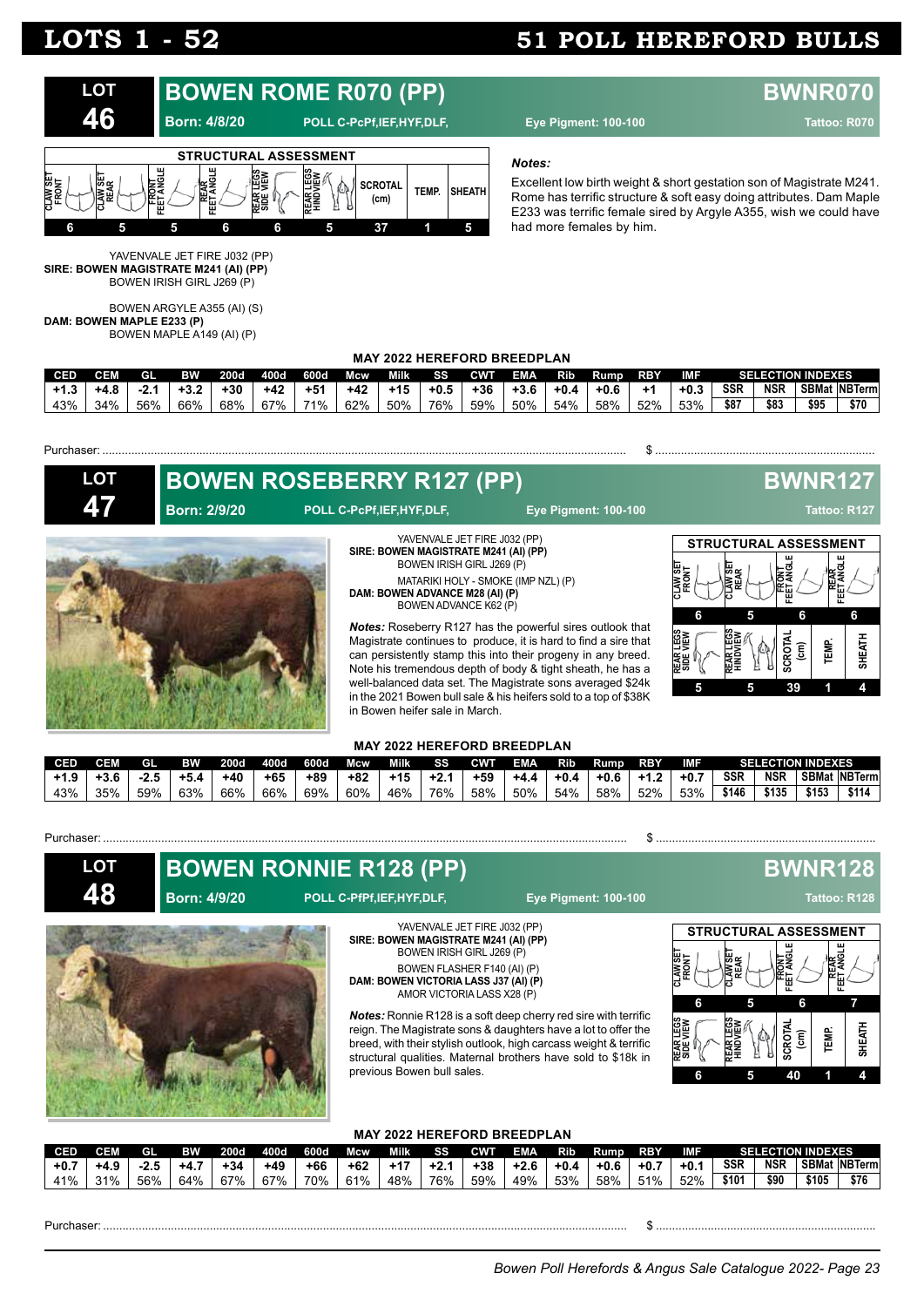

#### *Notes:*

This Kyooma son has excellent short gestation & low birth weight with a high EMA, fats & IMF data rating. Ruler R090's pedigree is stacked with proven superior carcass trait sires & top breeding cow families. The Kyooma daughters sold to a top of \$22k in the Bowen heifer sale in March.

DAYS CALIBRE G74 (PP) **SIRE: BOWEN KYOOMA K27 (PP)** BOWEN KATIE D236 (P)

OTAPAWA SPARK 3060 (IMP NZL) (AI) (ET) (P) **DAM: BOWEN MAPLE K16 (AI) (P)** BOWEN MAPLE B182 (AI) (ET) (P)

### **MAY 2022 HEREFORD BREEDPLAN**

| <b>CED</b> |                 | GI  | ₽W  | 200d  | 400d  | 600d  | Mcw | Milk | RЗ. | CWT | <b>EMA</b> | RID   | Rump   | <b>RBY</b> | <b>AMF</b> |            | <b>SELECTION INDEXES</b> |       |                       |
|------------|-----------------|-----|-----|-------|-------|-------|-----|------|-----|-----|------------|-------|--------|------------|------------|------------|--------------------------|-------|-----------------------|
| - +2.ა     |                 |     | ა.ა | $+29$ | $+53$ | $+73$ | +88 | +8   |     | +51 | — +5.      | ີ +1. | $+1.9$ | $+0.3$     | +1.        | <b>SSR</b> | <b>NSR</b>               |       | <b>SBMat INBTerml</b> |
| 47%        | 10 <sub>6</sub> | 56% | 66% | 68%   | 68%   | 71%   | 63% | 58%  | 76% | 61% | 53%        | 56%   | 60%    | 55%        | 56%        | \$125      | \$122                    | \$127 | \$98                  |





Robust has the name that says it all, he has a high yielding thick carcass with tremendous muscle & width to his hind quarter. He is very correct in structure with short gestation, good milk, scrotal,

YAVENVALE JET FIRE J032 (PP) **SIRE: BOWEN MAGISTRATE M241 (AI) (PP)** BOWEN IRISH GIRL J269 (P)

THE RANCH TIPPERARY J06 (AI) (PP) **DAM: BOWEN FANCY M246 (P)** BOWEN FANCY J221 (P)

#### **MAY 2022 HEREFORD BREEDPLAN**

| <b>CED</b> | CEM  | GL  | вw     | <b>200d</b> | 400d  | 600d  | Mcw   | Milk  | SS     | <b>CWT</b> | <b>EMA</b> | Rib    | Rump   | RBY                  | <b>IME</b> |            | <b>SELECTION INDEXES</b> |       |                     |
|------------|------|-----|--------|-------------|-------|-------|-------|-------|--------|------------|------------|--------|--------|----------------------|------------|------------|--------------------------|-------|---------------------|
| $+3.5$     | +4.ა | -1  | $+4.4$ | $+35$       | $+54$ | $+75$ | $+63$ | $+18$ | $+2.5$ | $+52$      | $+4.2$     | $+0.3$ | $+0.6$ | -+1.<br>$\mathbf{a}$ |            | <b>SSR</b> | <b>NSR</b>               |       | <b>SBMat NBTerm</b> |
| 40%        | 30%  | 55% | 62%    | 66%         | 66%   | 69%   | 59%   | 45%   | 75%    | 57%        | 48%        | 52%    | 57%    | 50%                  | 52%        | \$126      | \$117                    | \$139 | \$102               |

#### Purchaser: .................................................................................................................................................................. \$ ....................................................................

**LOT**

**51**

**BOWEN RENDEZVOUS R101 (S) BWNR101** 



NJW 73S W18 HOMETOWN 10Y (IMP USA) (P) **SIRE: BOWEN MASTERMIND M314 (AI) (P)** BOWEN RUTH E321 (AI) (P) BOWEN DIAMANTINA J209 (PP) **DAM: BOWEN VIRTUE M16 (P)**

BOWEN VIRTUE G60 (AI) (P)

*Notes:* Rendezvous R101 expresses a thick high yielding carcass with terrific width to his hind quarter. Data shows high growth weight, EMA & IMF. Maternal brother sold in the 2021 Bowen bull sale for \$20K & the Mastermind sons sold to \$21k in the 2021 Bowen bull sale.



#### **MAY 2022 HEREFORD BREEDPLAN**

| <b>CED</b> | CEM       | GI.  | BW   | 200d  | 400d | 600d  | Mcw   | Milk | SS   | <b>CWT</b> | <b>EMA</b> | <b>Rib</b> | Rump   | <b>RBY</b> | IMF                    |            |            | <b>SELECTION INDEXES</b> |                |
|------------|-----------|------|------|-------|------|-------|-------|------|------|------------|------------|------------|--------|------------|------------------------|------------|------------|--------------------------|----------------|
| $-6.5$     | ◠<br>-1.J | +0.4 | +6.5 | $+40$ | +59  | $+81$ | $+68$ | +14  | +1.6 | $+48$      | $+4.2$     | $+0.7$     | $+0.3$ | $+0.7$     | $\cdot$ $\sim$<br>- +1 | <b>SSR</b> | <b>NSR</b> | <b>SBMat</b>             | <b>NBTermi</b> |
| 39%        | 31%       | 51%  | 62%  | 65%   | 65%  | 69%   | 60%   | 48%  | 75%  | 57%        | 49%        | 53%        | 57%    | 51%        | 51%                    | \$113      | \$95       | \$96                     | \$67           |